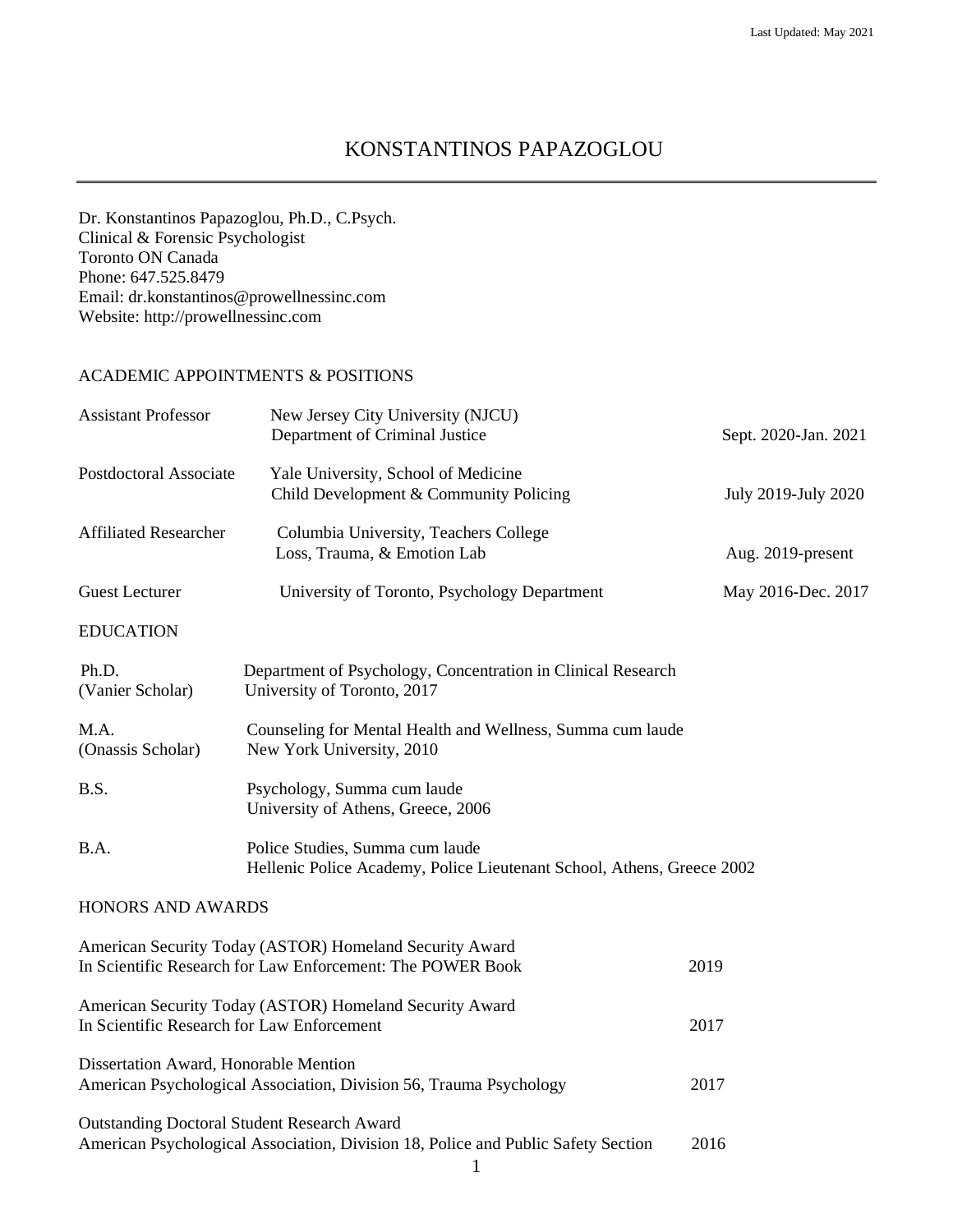| Anne Anastasi General Psychology Graduate Student Research Award<br>American Psychological Association, Division 1 | 2016                   |
|--------------------------------------------------------------------------------------------------------------------|------------------------|
| Doctoral Student Travel Award, American Psychological Association                                                  | 2016                   |
| Levinson Doctoral Research Scholarship-Award, American Psychological Foundation                                    | 2015                   |
| Outstanding Doctoral Student Award,<br>American Psychological Association, Division 18, Criminal Justice Section   | 2014                   |
| Doctoral Student Travel Award, American Psychological Association                                                  | 2014                   |
| Doctoral Student Travel Award, American Psychological Association                                                  | 2013                   |
| Lifetime Member, Alpha Phi Sigma, The National Criminal Justice Honor Society                                      | 2011-present           |
| Member, Kappa Omicron Nu, Honor Society of Life Sciences                                                           | 2011-2013              |
| Full Member, Sigma Xi, Scientific Research Society                                                                 | 2011-present           |
| Outstanding Student Researcher Award, New York University                                                          | 2010                   |
| Award for Excellence in Service, Hellenic Police Force                                                             | 2010                   |
| George E. Athens Award, Greek American Chamber of Commerce, NY Chapter                                             |                        |
| Greek Delegate, Governing Board of European Police College, Helsinki, Finland                                      | 2006                   |
| Award for Excellence in Service, Hellenic Police Force                                                             | 2006                   |
| Award for Excellence in Service, Hellenic Police Force                                                             | 2005                   |
| Award of Excellence for Safety of Olympic Games, Hellenic Police Force                                             | 2004                   |
| PUBLIC SERVICE AND BUSINESS EXPERIENCE                                                                             |                        |
| Founder & Director<br>ProWellness Inc.: A Psychology Professional Corporation                                      | Feb. $2021$ – present  |
| Principal Founder<br>The POWER Project: A Non-Profit Public Benefit Corporation                                    | Aug. $2020$ – present  |
| Director<br>The POWER Institute: Research and Public Service for Law Enforcement                                   | Aug. 2020 - present    |
| CLINICAL EMPLOYMENT AND EXPERIENCE                                                                                 |                        |
| Clinical-Forensic Psychologist (External Contractor)<br><b>FVB</b> Psychologists                                   | Sept. $2020$ – present |
| Clinical-Forensic Psychologist (External Contractor)<br><b>ALMA</b> Rehab                                          | Jul. $2020$ – present  |
| Clinical-Forensic Psychologist (External Contractor)                                                               |                        |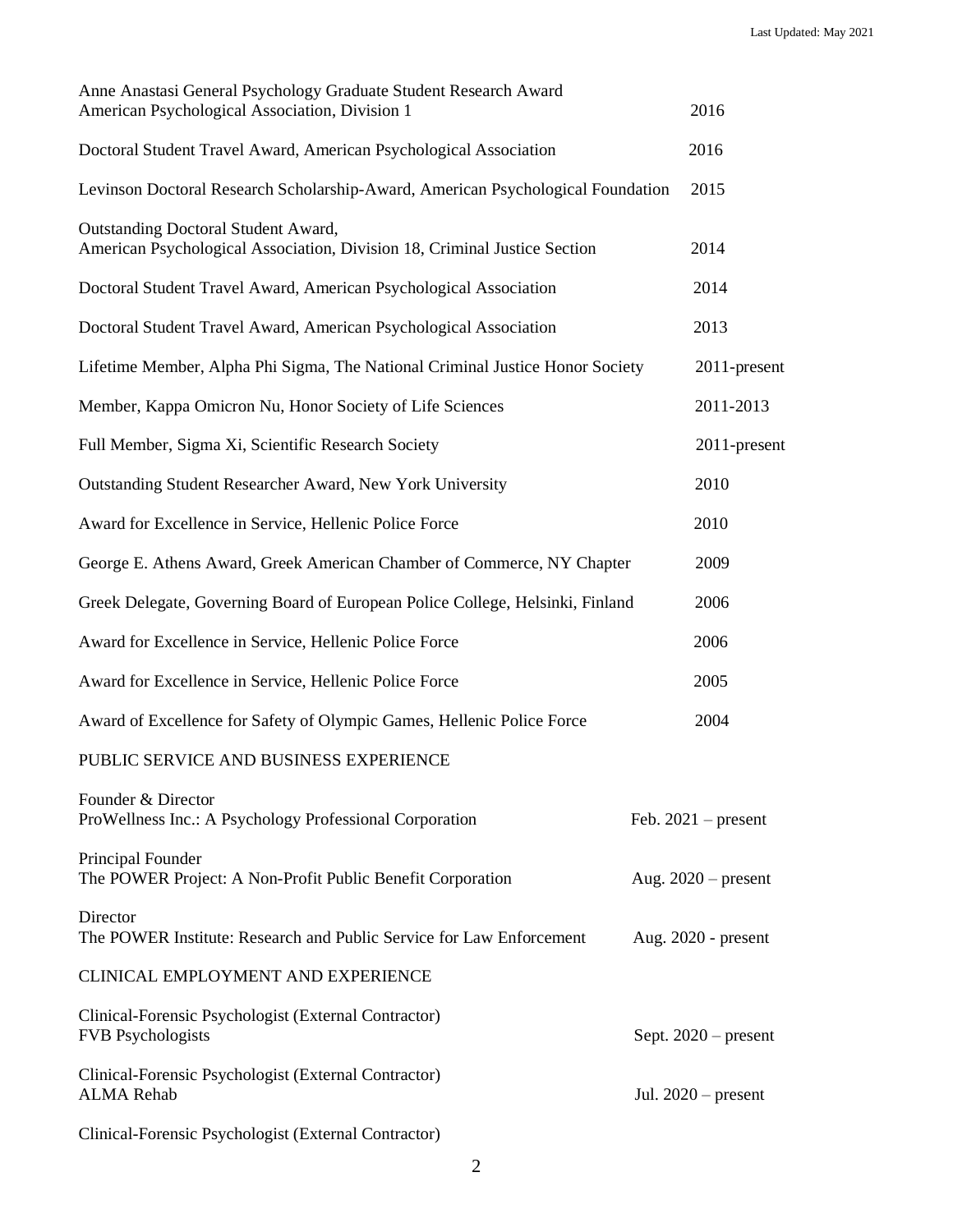| Humber Civic Care Centre                                                                                                                              | Jul. $2020$ – present     |
|-------------------------------------------------------------------------------------------------------------------------------------------------------|---------------------------|
| Clinical-Forensic Psychologist (External Contractor)<br>Canadian Chiropractic & Rehabilitation Clinic                                                 | Jul. $2020$ – present     |
| Clinical-Forensic Psychologist (External Contractor)<br><b>Brampton Civic Care Centre</b>                                                             | Jul. $2020$ – present     |
| Clinical-Forensic Psychologist (External Contractor)<br>Scarborough Rehabilitation Clinic                                                             | Jul. $2020$ – present     |
| Clinical-Forensic Psychologist<br><b>Ontario Correctional Institute</b><br><b>Ontario Ministry of Community Safety and Correctional Services</b>      | Jul. $2020 - Jan. 2021$   |
| Clinical-Forensic Psychologist<br><b>Ontario Correctional Institute</b><br>Ontario Ministry of Community Safety and Correctional Services             | Nov. $2017 -$ June $2019$ |
| Clinical-Forensic Psychologist (External Contractor)<br><b>Brimley Active Rehabilitation Clinic</b>                                                   | Dec. $2018 -$ June $2019$ |
| Clinical-Forensic Psychologist (External Contractor)<br>Canadian Chiropractic & Rehabilitation Clinic                                                 | Dec. 2018 - June 2019     |
| Clinical-Forensic Psychologist (External Contractor)<br><b>Brampton Civic Care Centre</b>                                                             | Apr. 2018 – June 2019     |
| Clinical-Forensic Psychologist (External Contractor)<br>Scarborough Rehabilitation Clinic                                                             | Apr. 2018 – June 2019     |
| Psychology Clinical Intern,<br>Centre for Addiction and Mental Health, Complex Mental Illness Program,<br>Forensic Division, Sexual Behaviours Clinic | Jan. 2017 – June 2017     |
| Psychology Clinical Intern,<br>Centre for Addiction and Mental Health, Work Stress and Health<br>Psychological Trauma Program                         | Jan. $2016 - Oct. 2016$   |
| Psychology Clinical Intern, Ontario Correctional Institute<br><b>Ontario Ministry of Community Safety and Correctional Services</b>                   | Aug. $2014 - May 2015$    |
| Mental Health Counseling Intern, Lincoln Correctional Facility of NY State                                                                            | Sept. 2009 - May 2010     |
| Mental Health Counselor, Military Psychiatric Hospital, Athens, Greece                                                                                | July 2006 - July 2008     |
| Mental Health Counseling Intern, Mental Health Center, Athens, Greece                                                                                 | Feb. $2006 - Oct. 2006$   |
| Mental Health Counseling Intern, Greek National Organization Against Drugs                                                                            | May $2005 - Nov. 2005$    |
| LAW ENFORCEMENT EMPLOYMENT                                                                                                                            |                           |
| Police Major, Hellenic Police Academy, Athens, Greece                                                                                                 | Apr. $2014 - May 2015$    |
| Police Captain, Hellenic Police Academy, Athens, Greece                                                                                               | Sept. 2010 - Apr. 2014    |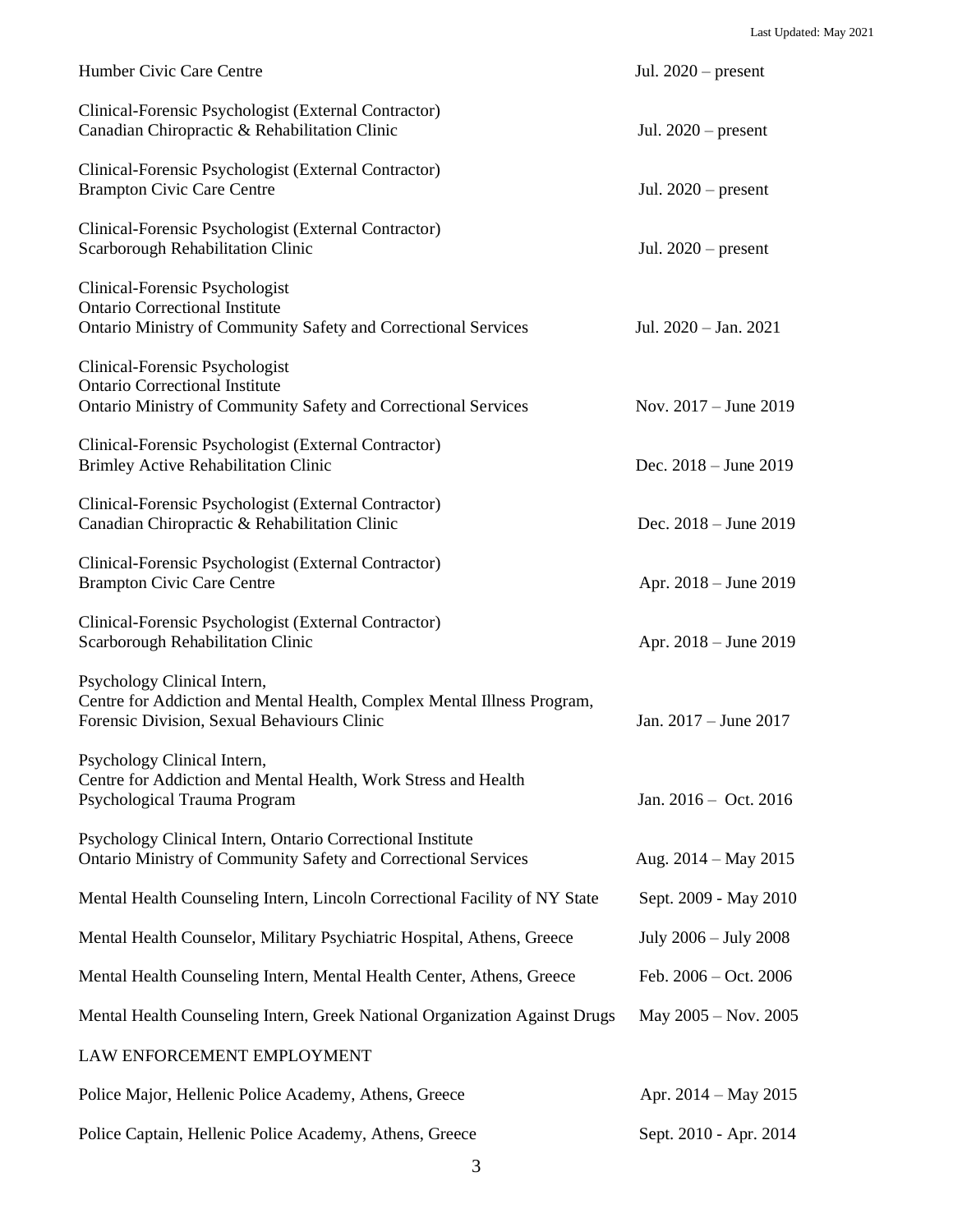| Police Lieutenant, Hellenic Police Academy, Athens, Greece                 | Oct. $2007 - Aug. 2008$ |
|----------------------------------------------------------------------------|-------------------------|
| Police Lieutenant, European Police College – National Unit, Athens, Greece | May $2006 - Oct. 2007$  |
| Police Second Lieutenant, Hellenic Police Academy, Athens, Greece          | July $2002 - May 2006$  |

#### PUBLICATIONS IN PEER-REVIEWED JOURNALS

- Papazoglou, K., Collins, P.I., Blumberg, D.M., Schlosser, M.D., & Bonanno, G.A. (*in press*). Death and Loss in Law Enforcement. *FBI Law Enforcement Bulletin*.
- Schlosser, M.D.., Blumberg, D.M., Papazoglou, K. (2021). Tactical Respect and Tactical Empathy. *FBI Law Enforcement Bulletin,* March.
- Blumberg, D.M., Papazoglou, K., & Schlosser, D.M. (2021). Tackling the Moral Risks of Policing. *Police Chief*, *February*.
- Blumberg, D.M., Papazoglou, K., Schlosser, M.D. (2020). The Importance of WE in POWER: Integrating Police Wellness in Ethics. *Frontiers in Psychology, 11:614995*. Open Access: DOI: 103389/fpsyg.2020.614995
- Blumberg, D.M., Papazoglou, K., Schlosser, M.D. (2020). Organizational Solutions to the Moral Risks of Policing. *International Journal of Environmental Research & Public Health, 17:7461*. Open Access: DOI: 10.3390/ijerph17207461
- Papazoglou, K., Blumberg, D.M., Schlosser, M.D., & Collins, P.I. (2020). Policing during COVID-19: Another Day, Another Crisis. *Journal of Community Safety & Well-being, 5*(2), 39-41.
- Papazoglou, K., Blumberg, D.M., Collins, P.I., Schlosser, M.D., & Bonanno, G.A. (2020). Inevitable Loss and Prolonged Grief in Police Work: An Unexplored Topic. *Frontiers in Psychology, 11:1178*. Open Access: DOI: 10.3389/fpsyg.2020.01178
- Blumberg, D.M., Collins, P., Papazoglou, K., Schlosser, M.D., & Bonanno, G.A. (2020). Death and Loss in Police Work. *Police Chief Online*, May.
- Blumberg, D.M., Giromini, L., Papazoglou, K., & Thornton, A.R. (2020). Impact of the HEROES Project on First Responders' Well-Being. *Journal of Community Safety & Well-Being, 5*(1), 8-14.
- Papazoglou, K., Marans, S., Keesee, T., & Chopko, B. (2020). Police Compassion Fatigue. *FBI Law Enforcement Bulletin, April,* 1-9.
- Kamkar, K., Edwards, G., Hesketh, I., McFee, D., Papazoglou, K., Pedersen, P., Sanders , K., Stamatakis T., & Thompson, J. (2020). Dialogue Highlights from the LEPH2019 Panel on Police Mental Health and Well-Being. *Journal of Community Safety & Well-Being, 5*(1), 2-7.
- Papazoglou, K., Blumberg, D.M., & Schlosser, M.D. (2020). A Brief Discussion of Effective Ways to Teach Potentially Life-Saving Psychology. *Salus: A Journal of Law Enforcement, National Security, & Emergency Management, 8*(1), 2-10.
- Papazoglou, K., Blumberg, D.M., Briones Chiongbian, V., Tuttle, B.M., Aukhojee, P., Kamkar, K., Chopko, B., & Koskelainen, M. (2020). The Role of Moral Injury in PTSD among Law Enforcement Officers. *Frontiers in Psychology, 11:310*. Open Access: DOI: 10.3389/fpsyg.2020.00310
- Papazoglou, K., Blumberg, D.M., Kamkar, K., McIntyre-Smith, A., & Koskelainen, M. (2020). Addressing Moral Suffering in Police Work: Theoretical Conceptualization and Counselling Implications. *Canadian Journal*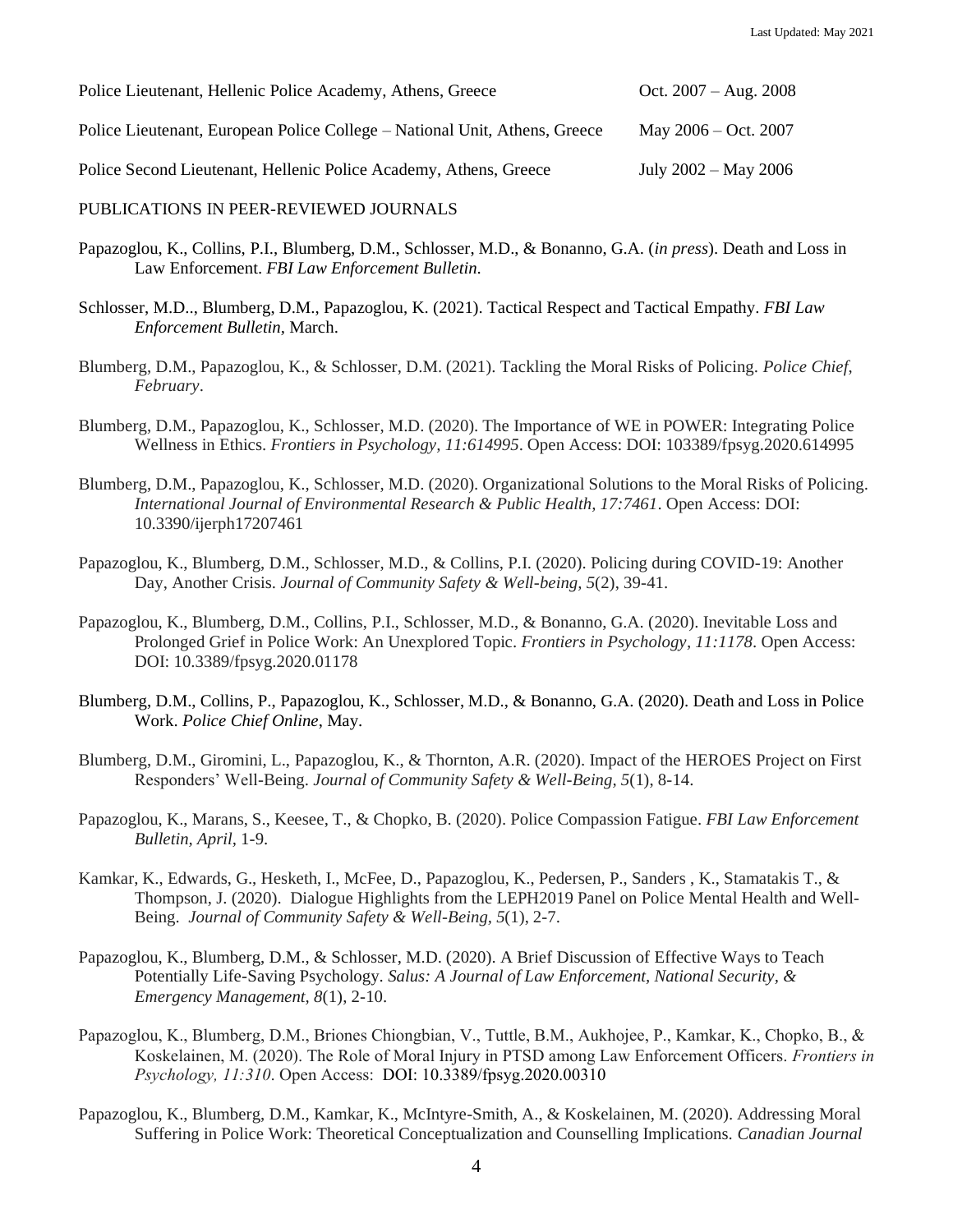*of Counselling & Psychotherapy, 54*(1), 71-87*.* 

- Johnson, O., Russo, C., & Papazoglou, K. (2019). Job Exposure & Occupational Challenges: The Importance of Mindfulness for Today's Law Enforcement Professional. *Crisis, Stress, & Human Resilience, 1*(3), 187- 191.
- Blumberg, D.M., Schlosser, D.M., Papazoglou, K., Creighton, S., & Kaye, C. (2019). New Directions in Police Academy Training: A Call to Action. *International Journal of Environmental Research & Public Health*, *16*(24), 4941.
- Papazoglou, K., Bonanno, G.A., Blumberg, D.M., & Keesee, T. (2019). Moral Injury in Police Work. *FBI Law Enforcement Bulletin, September.*
- Papazoglou, K., Weerasinghe, A., Tuttle, B.M., & & Blumberg, D.M. (2019). Houston We [Still] Have a Problem: Police Compassion Fatigue and Compassion Satisfaction from a Multicultural Perspective. *Crisis, Stress, & Human Resilience, 1*(2), 3-20.
- Papazoglou, K., Kamkar, K., & Aukhojee, P. (2019). Fighting the Enemy Within the Fortress. *Crisis, Stress, & Human Resilience, 1*(2), 48-51.
- Kosor, R.D., Blumberg, D.M., & Papazoglou, K. (2019). Intentional Grit: Training Mental Resilience in Law Enforcement Officers. *Police Chief Online, May*.
- Papazoglou, K., Blumberg, D.M., Briones-Chiongbian, V., Russo, C., & Koskelainen, M. (2019). Exploring the Roles of Moral Injury and Personality in Police Traumatization. *Crisis, Stress, & Human Resilience, 1*(1), 32-56.
- Blumberg, D.M. & Papazoglou, K. (2019). A Brief Introduction to Multiple Psychic Wounds in Police Work. *Crisis, Stress, & Human Resilience, 1*(1), 28-31.
- Tuttle, B.M., Stancel, K., Russo, C., Koskelainen, M., & Papazoglou, K. (2019). Police Moral Injury, Compassion Fatigue, and Compassion Satisfaction: A Brief Report. *Salus Journal: A Journal of Law Enforcement, National Security, and Emergency Management, 7*(1), 42-57.
- Papazoglou, K., Koskelainen, M., & Stuewe, N. (2019). Examining the Role of Negative Personality Traits in Shaping Compassion Fatigue and Compassion Satisfaction among Police Officers. *Sage Open – Psychology, 9*(1), 1-13. Open Access: DOI: 10.117/2158244018825190
- Pitel, M., Papazoglou, K., & Tuttle, B.M. (2018). Giving Voice to Officers who Experienced Life-Threatening Situations in the Line of Duty: Lessons Learned about Police Survival. *Sage Open - Journal of Police Emergency Response, 8*(3), 1-8*.* Open Access: DOI: 10.1177/2158244018800904
- Papazoglou, K., Koskelainen, M., & Stuewe, N. (2018). Exploring the Role of Compassion Satisfaction and Compassion Fatigue in Predicting Burnout among Police Officers. *Open Journal of Psychiatry & Allied Sciences, 9*(2), 107-112.
- Papazoglou, K. & Tuttle, B.M. (2018). Fighting Police Trauma: Practical Approaches to Addressing Psychological Needs of Officers. *Sage Open - Journal of Police Emergency Response, 8*(3), 1-8*.* Open Access: DOI: 10.1177/2158244018794794
- Schwartz, R., Papazoglou, K., & Chopko, B. (2018). Mindfulness-Based Psychotherapy Approaches for First Responders: From Research to Clinical Practice. *American Journal of Psychotherapy, 71*(2), 55-64.
- Andersen, J.P., Papazoglou, K., & Collins, P. (2018). Exploring the Association between Authoritarianism, Compassion Fatigue, and Compassion Satisfaction among Police Officers. *International Journal of*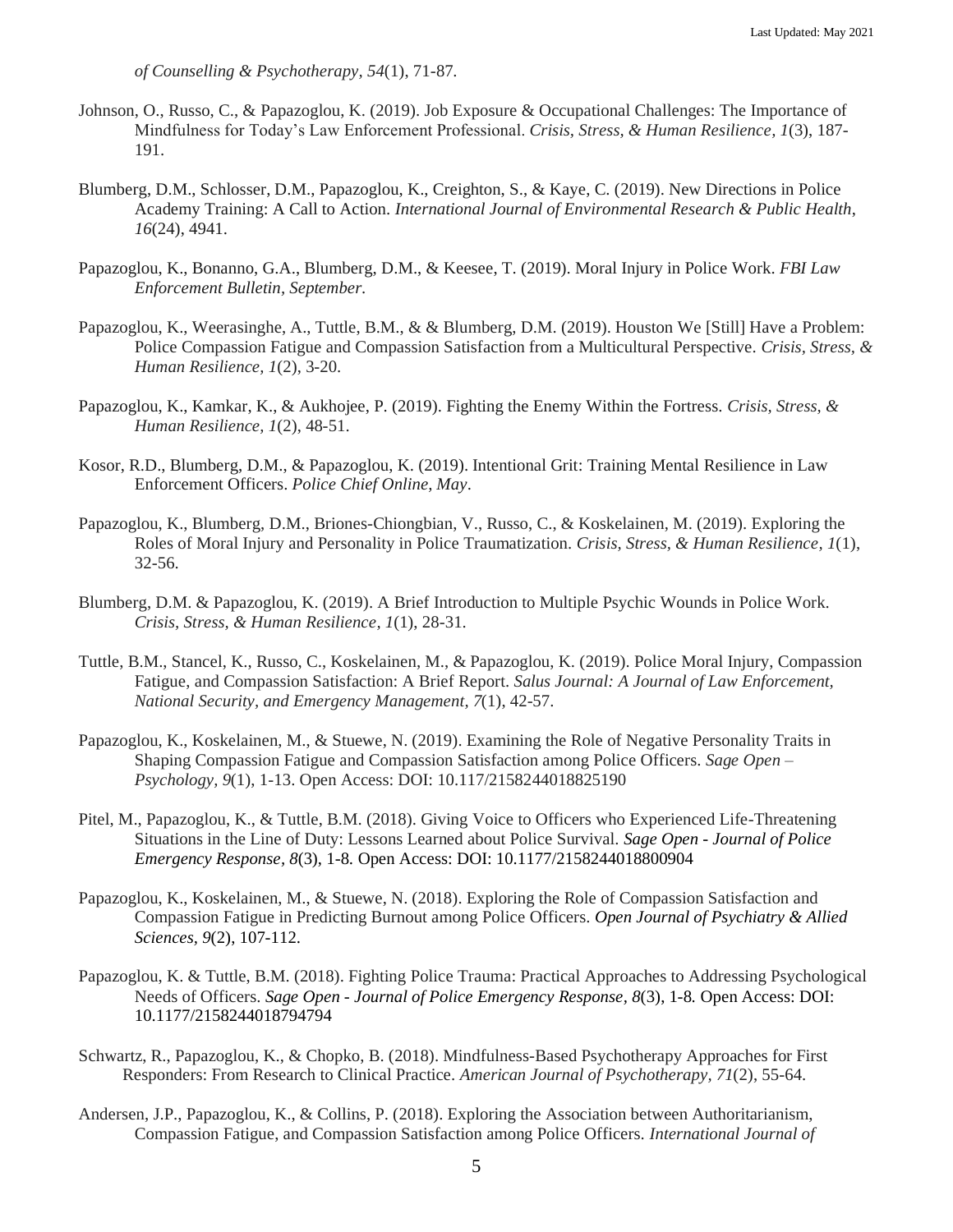*Criminal Justice Sciences, 13*(2), 405-419.

- Blumberg, D.M. & Papazoglou, K. (2018). Arming Police Officers with Psychological Survival Strategies. *The Police Chief, July*.
- Blumberg, D.M., Papazoglou, K., & Creighton, S. (2018). Bruised Badges: The Moral Risks of Police Work and a Call for Officer Wellness. *International Journal of Emergency Mental Health, 20*(2), 1-14.
- Papazoglou, K., Collins, P., & Chopko, B. (2018). Mindfulness and Officer Health, Job Performance, and Wellbeing. *FBI Law Enforcement Bulletin, January*.
- Papazoglou, K., Koskelainein, M., Tuttle, B.M., & Pitel, M. (2017). Examining the Role of Police Compassion Fatigue and Negative Personality Traits in Impeding the Promotion of Police Compassion Satisfaction: A Brief Report. *Journal of Law Enforcement, 6*(3), 1-14.
- Papazoglou, K. & Chopko, B. (2017). The Role of Moral Suffering (Moral Injury and Moral Distress) in Police Compassion Fatigue and PTSD: An Unexplored Topic. *Frontiers in Psychology,* 8, 1999. Open Access: DOI: 10.3389/fpsyg.2017.01999
- Papazoglou, K. (2017). Examining the Psychophysiological Efficacy of CBT Treatment for First Responders Diagnosed with PTSD: An Understudied Topic. *Sage Open - Journal of Police Emergency Response, 7*(3), 1-15*.* Open Access: DOI: 10.1177/2158244017729407
- Daniel, E., Andersen, J.P., Papazoglou, K. (2016). The Impact of Terrorist Attack on Israeli Adolescents' Values. *The Journal of Genetic Psychology, 177*(5), 172-184.
- Papazoglou, K. (2016). Managing Effective Transitions: Presenting the Different Shades of Police Life and the Pivotal Role of Mental Health Care Providers in Promoting Officers' Wellbeing. *International Journal of Medical and Health Sciences, 5*(3), 121-122*.*
- Andersen, J.P., Dorai, M., Papazoglou, K., & Arnetz, B.B. (2016). Diurnal and Reactivity Measures of Cortisol in Response to Intensive Resilience and Tactical Training among Special Forces Police. *Journal of Occupational and Environmental Medicine, 58*(7), 242-248.
- Andersen, J.P. & Papazoglou, K. (2016). Police Health Professionals' Knowledge and Practices in Educating Officers about Trauma and Health. *Journal of Law Enforcement, 5*(5), 1-21.
- Andersen, J.P., Papazoglou, K., & Collins, P. (2016). Reducing Robust Health-Relevant Cardiovascular Stress Responses among Active-Duty Special Forces Police. *General Medicine: Open Access, 4*(2), 1-6.
- Andersen, J.P., Pitel, M., Weerasinghe, A., & Papazoglou, K. (2016). Highly Realistic Scenario-Based Training Simulates the Psychophysiology of Real World Use of Force Encounters: Implications for Improved Police Officer Performance. *Journal of Law Enforcement, 5*(4), 1-13.
- Andersen, J.P., Papazoglou, K., Gustafsberg, H., Collins, P.I., Arnetz, B.B. (2016). Mental Preparedness Training. *FBI Law Enforcement Bulletin, March*.
- Andersen, J.P. & Papazoglou, K. (2015). Compassion Fatigue and Compassion Satisfaction among Police Officers: An Understudied Issue. *International Journal of Emergency Mental Health, 17*(3), 661-663.
- Andersen, J.P., Papazoglou, K., Nyman, M., Koskelainen, M., & Gustafsberg, H. (2015). Fostering Resilience among the Police. *Journal of Law Enforcement, 5*(1), 1-13.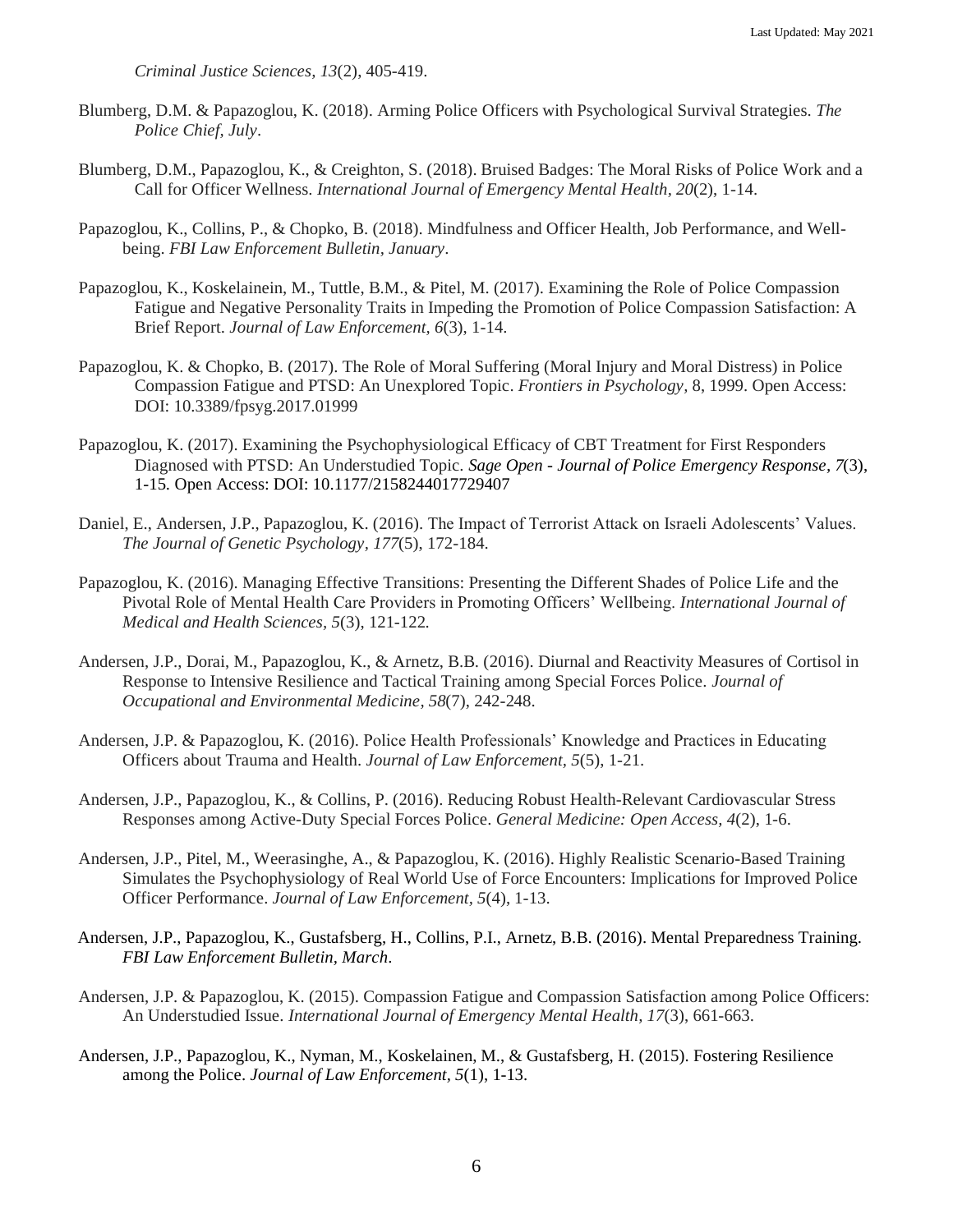- Andersen, J.P., Papazoglou, K., Koskelainen, M., Nyman, M., Gustafsberg, H., & Arnetz, B.B. (2015). Applying Resilience Promotion Training among Special Forces Police Officers. *Sage Open - Journal of Police Emergency Response, 5*(2), 1-8*.* Open Access: DOI: 10.1177/2158244015590446
- Andersen, J.P., Papazoglou, K., Arnetz, B.B., & Collins, P.I. (2015). Mental Preparedness as a Pathway to Police Resilience and Optimal Functioning in the Line of Duty. *International Journal of Emergency Mental Health, 17*(3), 624-627.
- Andersen, J.P., Papazoglou, K., Koskelainen, M., & Nyman, M. (2015). Knowledge and Training Regarding the Link between Trauma and Health: A National Survey of Finnish Police Officers. *Sage Open - Journal of Police Emergency Response, 5*(2), 1-12*.* Open Access: DOI: 10.1177/2158244015580380*.*
- Andersen, J.P., Gustafsberg, H., Nyman, M., Koskelainen, M., & Papazoglou, K. (2015). The Essential Role of Mental Preparedness in Optimal Functioning among the Police: Opening a Dialogue on an Understudied Topic. *National Defence University, Department of Leadership and Military Pedagogy Series, 16(*2), 21- 32.
- Manzella, C. & Papazoglou, K. (2014). Training Police Trainees about Ways to Manage Trauma and Loss. *International Journal of Mental Health Promotion, 16*(2)*,* 103-116.
- Andersen, J.P. & Papazoglou, K. (2014). Friends under Fire: Cross-group Relationships and Trauma Exposure among Police Officers. *Traumatology, 20*(3), 182-190.
- Papazoglou, K. & Andersen, J.P. (2014). A Guide to Utilizing Police Training as a Tool to Promote Resilience and Improve Health Outcomes Among Police Officers. *Traumatology, 20*(2), 103-111*.*
- Papazoglou, K. (2013). Conceptualizing Police Complex Spiral Trauma and its Applications in the Police Field. *Traumatology, 19*(3), 196-209.
- Papazoglou, K. & Manzella, C. (2013). Employing police training as a tool of preventive intervention to police complex trauma: A brief report from a module presented at the 2011 European Police College train the trainers seminar. *Journal of Forensic Research.* Open Access: DOI:10.4172/2157-7145.S11-004
- Papazoglou, K. (2012). Stereotype Threat and Police Academy Cadets: An Experiment. *Journal for the Advancement of Educational Research, 7*, 92-100.
- Steinberg, A., Colasanti, K.A., Huckmann, D., & Papazoglou, K. (2011). Echoes of 9/11 in the NYU Classroom: A Brief Report From Near Ground Zero. *Traumatology, 17*(3), 15-19.
- BOOKS, MONOGRAPHS, & SPECIAL ISSUE JOURNAL
- Papazoglou, K., Blumberg, D.M., Collins, P.I., & Schlosser, M.D. (*in prep*). *Police Officer Wellness, Ethics, & Resilience Presents: The POWER Series, Volume II: Loss, Grief, & Recovery in Law Enforcement: Testimonials from the Frontlines of Policing*. American Psychological Association (APA): Washington, DC.
- Thornton, A.R. & Papazoglou, K. (*in prep*). *The HEROES Project: An Intentional Resilience Manual for Law Enforcement Officers*. Elsevier – Academic Press: San Diego, CA.
- Johnson, O., Papazoglou, K., Violanti, J., & Pascarella, J. (*in prep*). *Practical Considerations for Preventing Police Suicide: Stopping Officer Suicide*. Springer: New York, NY.
- Blumberg, D.M., Papazoglou, K., & Schlosser, M.D. (*in prep*). *Police Officer Wellness, Ethics, & Resilience: The POWER Manual*. American Psychological Association (APA): Washington, DC.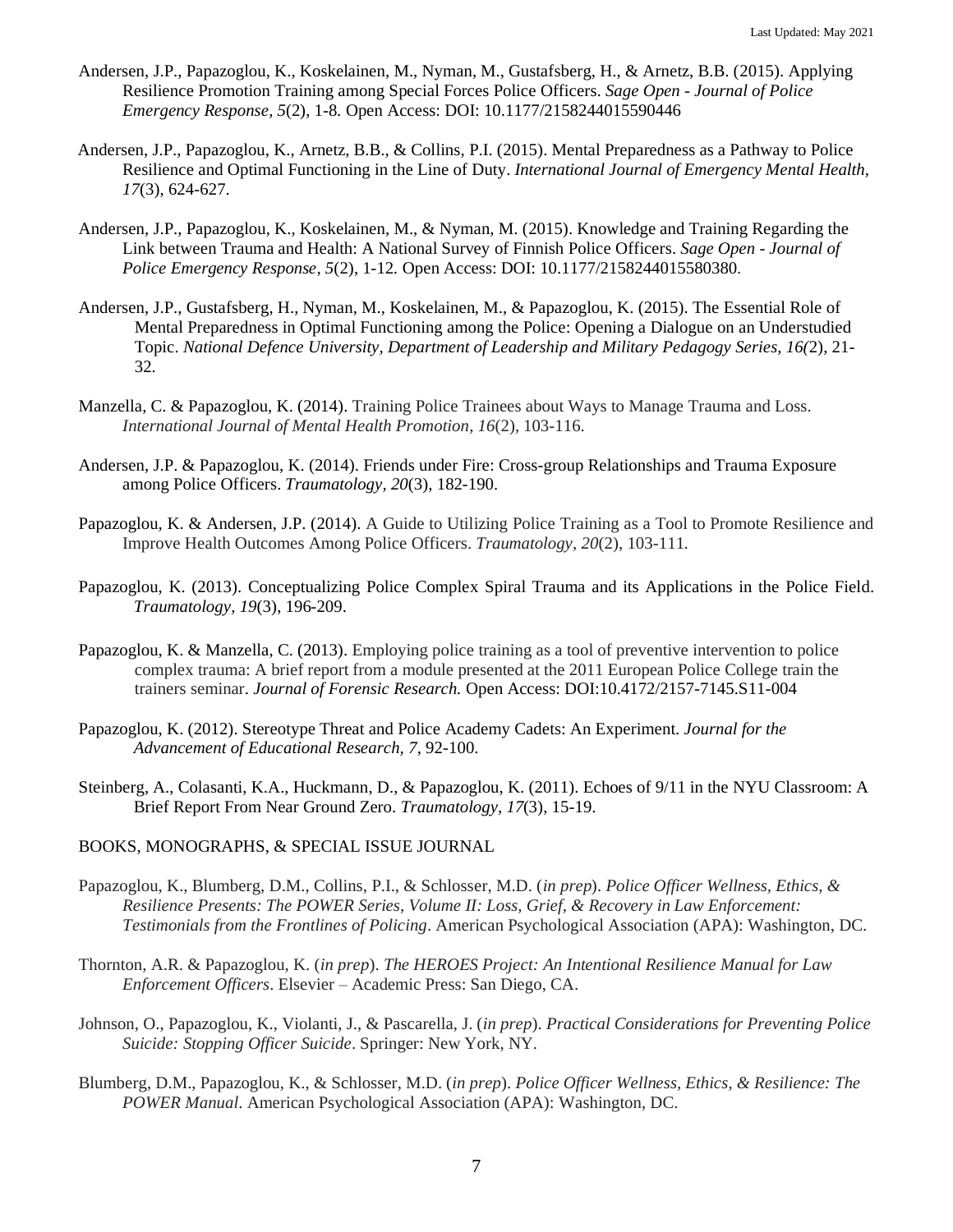- Papazoglou, K., Kamkar, K., Johnson, O., & Russo, C. (*in prep*). *Stress, Prevention, & Resilience among First Responders*. International Journal of Environmental Research & Public Health: Special Issue.
- Papazoglou, K., Kamkar, K., Schlosser, M.D., & Collins, P.I. (*in prep*). *Police Trauma, Loss, & Resilience*. Frontiers in Psychology: Research Topic.
- Papazoglou, K. & Blumberg, D.M. (2019). *POWER: Police Officers Wellness, Ethics, and Resilience*. Elsevier Academic Press: San Diego, CA.
- Papazoglou, K. (2016) *Listening to their Voices of Bravery and Heroism: Exploring the Aftermath of Officers' Loss and Trauma in the Line of Duty*. Nova Publishers: Hauppauge, NY.

# BOOK CHAPTERS & ENCYCLOPEDIC ENTRIES

- Rubim, L., Rubim, F., Papazoglou, K., & Blumberg, D.M. (*in press*). Treating Bruised Badges: Clinical Interventions for the Moral Risks of Policing. In E. Arble & B. Arnetz (Eds.), *Interventions, Trainings, and Technologies for Improved Police Well-Being and Performance*. IGI Global:
- Edwards, G., Kamkar, K., & Papazoglou, K. (*in press*). A Scientific Approach to Police Commander's Testimonial about Police Work Challenges following Practical Implications.
- Kamkar, K. & Papazoglou, K. (2020). Mitigating Risk Factors and Building Protective Factors as Prevention Strategies. In T. Frame (Ed.), *Moral Challenges: Vocational Well-being among First Responders* (pp.126- 152). Connort Court Publishing Pty: Redland Bay, Queensland, Australia.
- Blumberg, D.M., Papazoglou, K., & Creighton, S. (2019). The Moral Risks of Policing. In K. Papazoglou & D.M. Blumberg (Eds.), *POWER: Police Officers Wellness, Ethics, & Resilience* (pp.49-75). Elsevier-Academic Press: San Diego, CA.
- Russo, C., Aukhojee, P., Tuttle, B.M., Johnson, O., Davies, M., Chopko, B., & Papazoglou, K. (2019). Compassion Fatigue & Burnout. In K. Papazoglou & D.M. Blumberg (Eds.), *POWER: Police Officers Wellness, Ethics, & Resilience* (pp.97-115). Elsevier-Academic Press: San Diego, CA.
- Kamkar, K., Russo, C., Chopko, B., Tuttle, B.M., Blumberg, D.M., & Papazoglou, K. (2019). Moral Injury in Law Enforcement. In K. Papazoglou & D.M. Blumberg (Eds.), *POWER: Police Officers Wellness, Ethics, & Resilience* (pp. 117-128). Elsevier-Academic Press: San Diego, CA.
- Blumberg, D.M. & Papazoglou, K. (2019). Introduction & Statement of the Problem. In K. Papazoglou & D.M. Blumberg (Eds.), *POWER: Police Officers Wellness, Ethics, & Resilience* (pp.3-5). Elsevier-Academic Press: San Diego, CA.
- Blumberg, D.M. & Papazoglou, K. (2019). Closing Thoughts. In K. Papazoglou & D.M. Blumberg (Eds.), *POWER: Police Officers Wellness, Ethics, & Resilience* (pp.237-241). Elsevier-Academic Press: San Diego, CA.
- Thornton, A.R., Blumberg, D.M., Papazoglou, K., & Giromini, L. (2019). The HEROES Project: Building Mental Resilience in First Responders. In (Eds.), *Mental Health Intervention and Treatment of First Responders and Emergency Workers* (pp.154-168). IGI Global: Hershey, PA.
- Tuttle, B.M., Blumberg, D.M., & Papazoglou, K. (2019). Critical Challenges to Police Officer Wellness. In H. Pontell (Ed.), *Oxford Research Encyclopedia of Criminology and Criminal Justice* (pp.1-27)*.* Oxford University Press: New York, NY.
- Papazoglou, K., Russo, C., & Johnson, O. (2019). Police Self-Compassion. In L. Galiana (Ed.), *The Power of Compassion* (pp.1-12). Nova Publishers: Hauppauge, NY.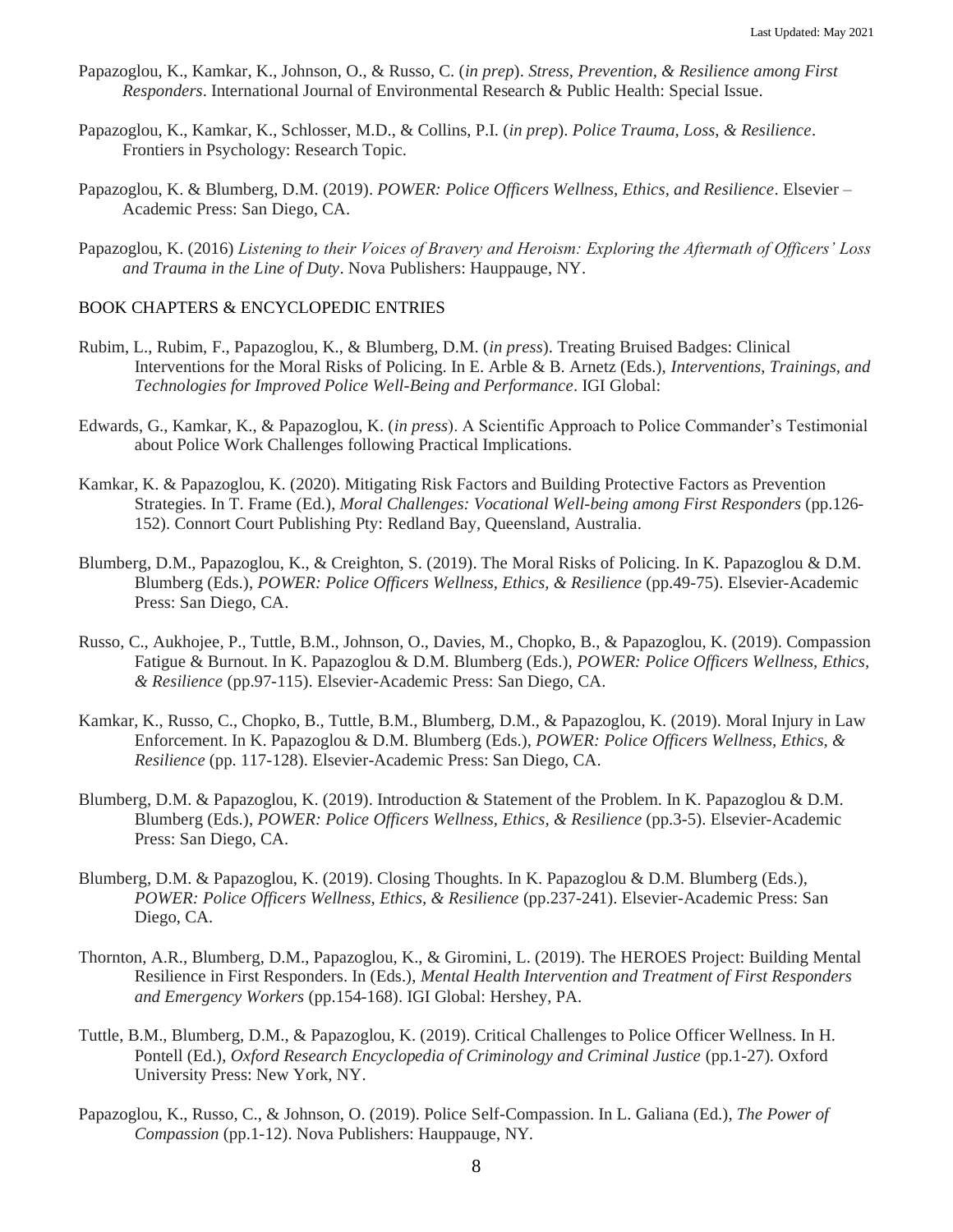- Blumberg, D.M., Papazoglou, K., Kaye, C., & Creighton, S. (*in press*). Incorporating Psychological Skills in Police Academy Training. In Marques P. & Paulino, M. (Eds.), Police Psychology: New Trends in Forensic Psychological Science. Elsevier: New York, NY.
- Papazoglou, K. & Li, S-A. (2016). Facing the Perpetrator Again. Officers' Re-Traumatization when Testifying during Criminal Trials. An Unexplored Issue. In K. Papazoglou (Ed.) *Listening to their Voices of Bravery and Heroism: Exploring the Aftermath of Officers' Loss and Trauma in the Line of Duty* (pp. 1-15). Hauppauge, NY: Nova Publishers.
- Ghabrial, M. & Papazoglou, K. (2016). Police Officers Being Held Hostages on a Peacekeeping Mission: Exploring a Unique Form of Police Trauma. In K. Papazoglou (Ed.) *Listening to their Voices of Bravery and Heroism: Exploring the Aftermath of Officers' Loss and Trauma in the Line of Duty* (pp. 17-32). Hauppauge, NY: Nova Publishers.
- Hudson, R., Pitel, M., & Papazoglou, K. (2016). Once "Blue" always "Blue": A Law Enforcement Professional Thwarts Mass Shooting in a Public Place. In K. Papazoglou (Ed.) *Listening to their Voices of Bravery and Heroism: Exploring the Aftermath of Officers' Loss and Trauma in the Line of Duty* (pp. 33-42). Hauppauge, NY: Nova Publishers.
- Sohbati, N., Ghabrial, M., Papazoglou, K., & Tam, P. (2016). Exploring the Experiences of Police Officers who Deadly Shot Suspects in the Line of Duty. In K. Papazoglou (Ed.) *Listening to their Voices of Bravery and Heroism: Exploring the Aftermath of Officers' Loss and Trauma in the Line of Duty* (pp. 43-61). Hauppauge, NY: Nova Publishers.
- Pitel, M. & Papazoglou, K. (2016). Exploring SWAT Officers' Experiences of Trauma and Resilience. In K. Papazoglou (Ed.) *Listening to their Voices of Bravery and Heroism: Exploring the Aftermath of Officers' Loss and Trauma in the Line of Duty* (pp. 63-74). Hauppauge, NY: Nova Publishers.
- Papazoglou, K. & Andersen J.P. (in press). Police Trauma. In N. Kourakis, K. Spinellis, & P. Kranidiotis (Eds.), *Sage Greek Dictionary of Criminology*. Sage Publications: Thousand Oaks, CA.
- Andersen, J.P. & Papazoglou, K. (2016). Intimate Partner Violence. In C. Shehan (Ed.), *Encyclopedia of Family Studies* (pp. 1-5). Wiley-Blackwell: Hoboken, NJ.
- Papazoglou, K. & Andersen, J.P. (2016). Sexual Aggression. In C. Shehan (Ed.), *Encyclopedia of Family Studie*s (pp. 1-4). Wiley-Blackwell: Hoboken, NJ.
- Papazoglou, K. & Andersen, J.P. (2014). Victimology. In J.M. Miller (Ed.), *Encyclopedia of Theoretical Criminology* (pp. 1-4). Wiley – Blackwell Publications: Hoboken, NJ.
- Papazoglou, K. & Andersen, J.P. (2014). Dating Violence. In J.M. Miller (Ed.), *Encyclopedia of Theoretical Criminology )* (pp. 1-5). Wiley – Blackwell Publications: Hoboken, NJ.
- Papazoglou, K. (2014). Police Misconduct. In J. Albanese (Ed.), *Encyclopedia of Criminology and Criminal Justice* (pp. 1-7). Wiley – Blackwell Publications: Hoboken, NJ.
- Papazoglou, K. (2013). Human Trafficking. In K.B. Penuel, M. Statler, & R. Hagen (Eds.), *Encyclopedia of Crisis Management* (pp. 481-482). Sage Publications: Thousand Oaks, CA.
- Papazoglou, K. (2013). War Crimes. In K.B. Penuel, M. Statler, & R. Hagen (Eds.), *Encyclopedia of Crisis Management* (pp. 987-989). Sage Publications: Thousand Oaks, CA.
- Papazoglou, K. (2012). Combat-related PTSD. In C.R. Figley (Ed.), *Encyclopedia of Trauma* (pp. 120-123). Sage Publications: Thousand Oaks, CA.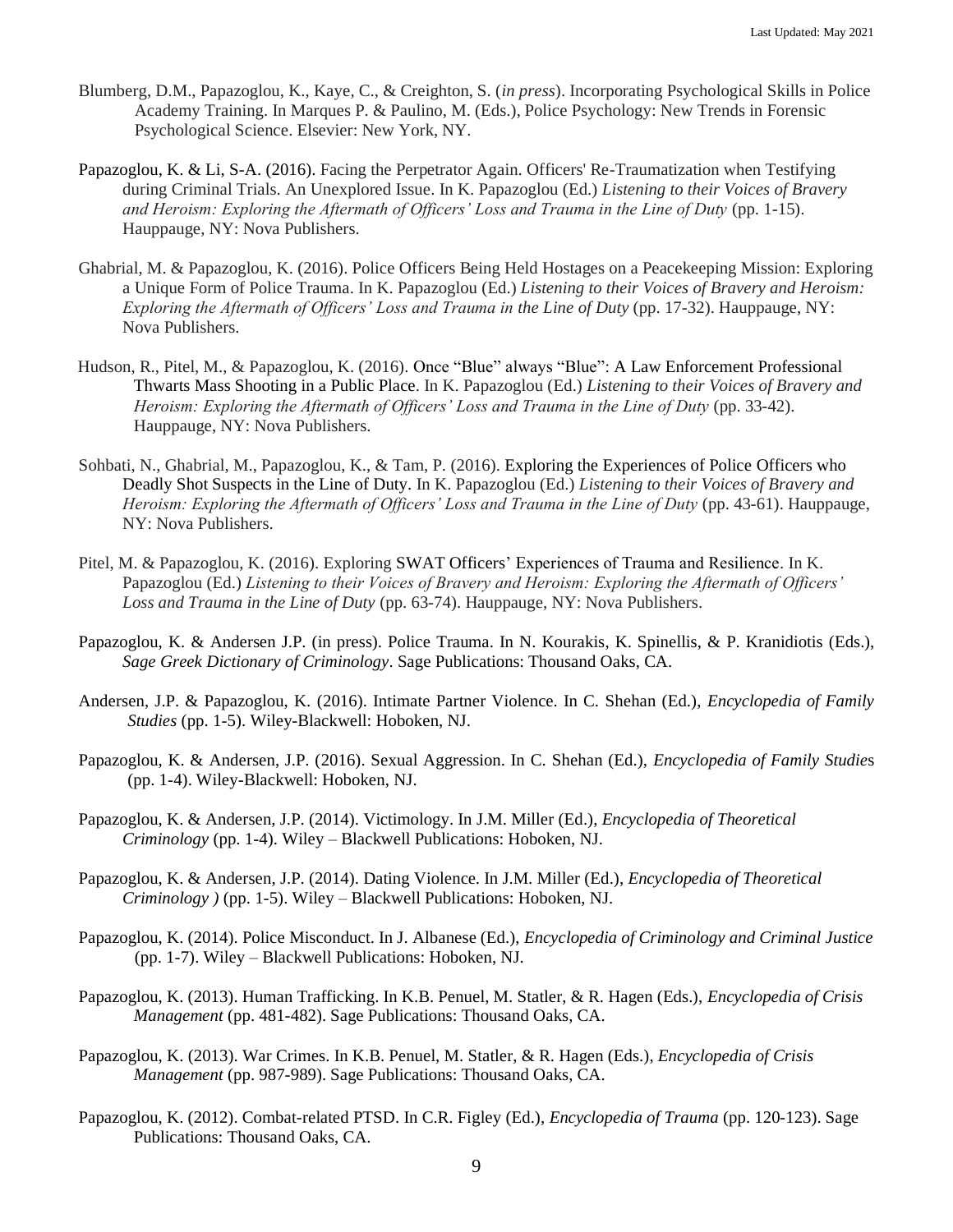- Papazoglou, K. (2012). Humor and Trauma. In C.R. Figley (Ed.), *Encyclopedia of Trauma* (pp. 315-317). Sage Publications: Thousand Oaks, CA.
- Papazoglou, K. (2012). Trauma-related Happiness and Pleasure. In C.R. Figley (Ed.), *Encyclopedia of Trauma* (pp. 743-744). Sage Publications: Thousand Oaks, CA.

## OTHER WRITING

- Papazoglou, K. (2021). *Law Enforcement during the COVID-19 Pandemic. Part One: Mental Health Strategies & Resources*. FVB Psychologists Blog, January.
- Papazoglou, K. (2020). *Law Enforcement during the COVID-19 Pandemic. Part One: Risks & Realities*. FVB Psychologists Blog, December.
- Milliard, B. & Papazoglou, K. (2020). "Another Brick in the Wall" of Police Work: COVID-19. *Blue Line Magazine, June/July*, 20-22.
- Papazoglou, K. & Blumberg, D.M. (2020). The Power of POWER. *International Police Association (IPA) Newsletter*, January (pp. 13-15).
- Blumberg, D.M. & Papazoglou, K. (2020). Discover the Power of "POWER" in Police Work. *American Security Today Magazine*, January (pp. 282-291).
- Papazoglou, K. & Chopko, B. (2019). Avoiding Compassion Fatigue and Promoting Compassion Satisfaction. *Stark County Sheriff's Office Newsletter,* 2, February.
- Chopko, B. & Papazoglou, K. (2018). The Power of Gratitude. *Stark County Sheriff's Office Newsletter,* 7, July.
- Chopko, B. & Papazoglou, K. (2018). Ecotherapy: It's a Walk in the Park. *Stark County Sheriff's Office Newsletter*, 4, April.
- Papazoglou, K. (2017). The Examination of Different Pathways Leading towards Police Traumatization: Exploring the Role of Moral Injury and Personality in Police Compassion Fatigue (Doctoral Dissertation Abstract). *Journal of Law Enforcement, 6*(3), 1-2.
- Andersen, J.P., Papazoglou, K., Gustafsberg, H., Collins, P., & Arnetz, B.B. (Spring 2016). Mental Preparedness Training. *Knight Stick: Publication of the New Hampshire Police Association, 41(1), 7-8.*
- Papazoglou, K. (Winter 2013). Interview with Dr. Atle Dyregrov by Konstantinos Papazoglou. *American Psychological Association – Trauma Psychology (Division 56) Newsletter, 8(1), 12-13.*
- Papazoglou, K. (October/December 2011). Believe It or Not…Do Research. *Hellenic Police Union of Senior Police Officers - Newsletter, 32, 34.*

### MANUSCRIPTS UNDER REVIEW AND IN PREPARATION

- Edwards, G., Kamkar, K., & Papazoglou, K. (under review). A Scientific Approach to a Police Commander's Testimonial about Police Work Challenges following Practical Implications.
- Papazoglou, K. Milliard, B., Davis, J., Bellon, S., Thompson, J. & Collins, P.I. (*under review*). To Tell or Not Tell: Transition from Shift Work to Family Life and Vice Versa.
- Papazoglou, K., Kamkar, K., Thompson, J., & Schlosser, M.D. (*under review*). Thriving in the Midst of Challenges of Police Work: A Brief Discussion on Factors Enhancing Police Wellness.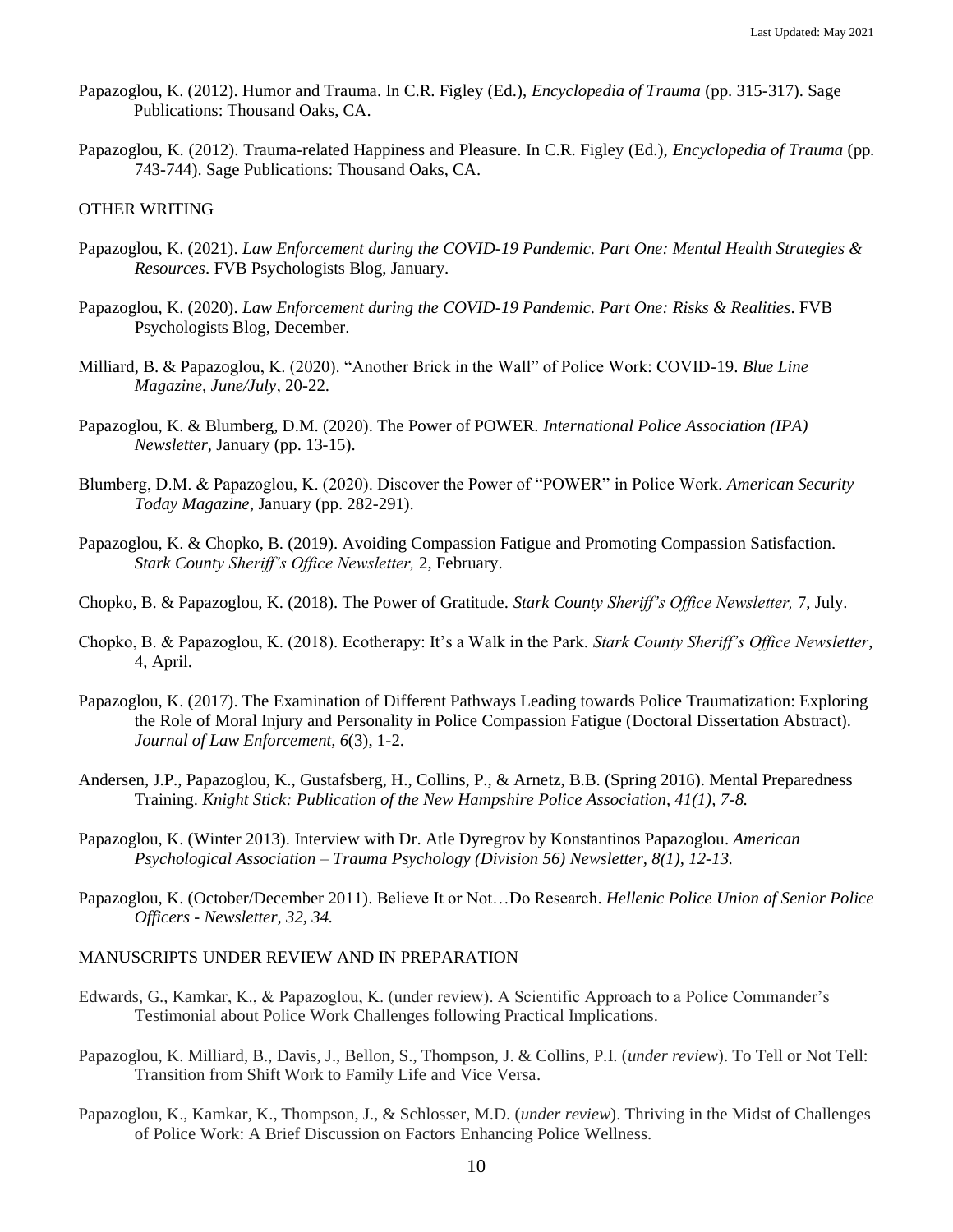### GRANTS AND FELLOWSHIPS

US Department of Justice Community Oriented Policing Services (COPS) Law Enforcement Mental Health and Wellness Act (LEMHWA) Cleveland Division of Police Consultant: Konstantinos Papazoglou, PhD January 2020 – December 2020 Amount of grant: **\$100,000**

Mt. Sinai Healthcare Foundation Cleveland Division of Police Research Partner: Konstantinos Papazoglou, PhD January 2020 – December 2021 Amount of grant: **\$36,450**

University of Toronto Faculty of Arts and Sciences Doctoral Completion Award Fall 2016 – Fall 2017. Amount of grant: **C\$8,180**

Vanier Grant – Canadian Institutes of Health Research *Promoting Resilience among First Responders: Culturally-Sensitive Intervention Strategies for Positive Health*  Spring 2013 - Spring 2016. Amount of grant: **C\$150,000**

Social Sciences and Humanities Research Council (SSHRC) PI: Judith Pizarro Andersen, PhD Collaborators: Peter Collins, CD, MCA, MD, FRCP(C) & Konstantinos Papazoglou, MA *Compassion Fatigue and Compassion Satisfaction Among Police Officers* Fall 2014 – Fall 2016 Amount of grant requested: **C\$57,131** Note: Outcome recommended for funding by SSHRC due to lack of agency funds it was put on an alternate list.

American Psychological Foundation/Council of Graduate Departments of Psychology (APF/COGDOP) Harry and Miriam Levinson Scholarship Doctoral Research Scholarship-Award 2015-2016. Amount of scholarship: **\$5,000**

A.G. Leventis Foundation Doctoral Research Grant 2012-2015. Amount of grant: **\$36,000**

University of Toronto Conference Travel Grant Spring 2017. Amount of grant: **C\$1,500**

University of Toronto Dean's Travel Grant Spring 2017. Amount of grant: **C\$400**

University of Toronto Conference Travel Grant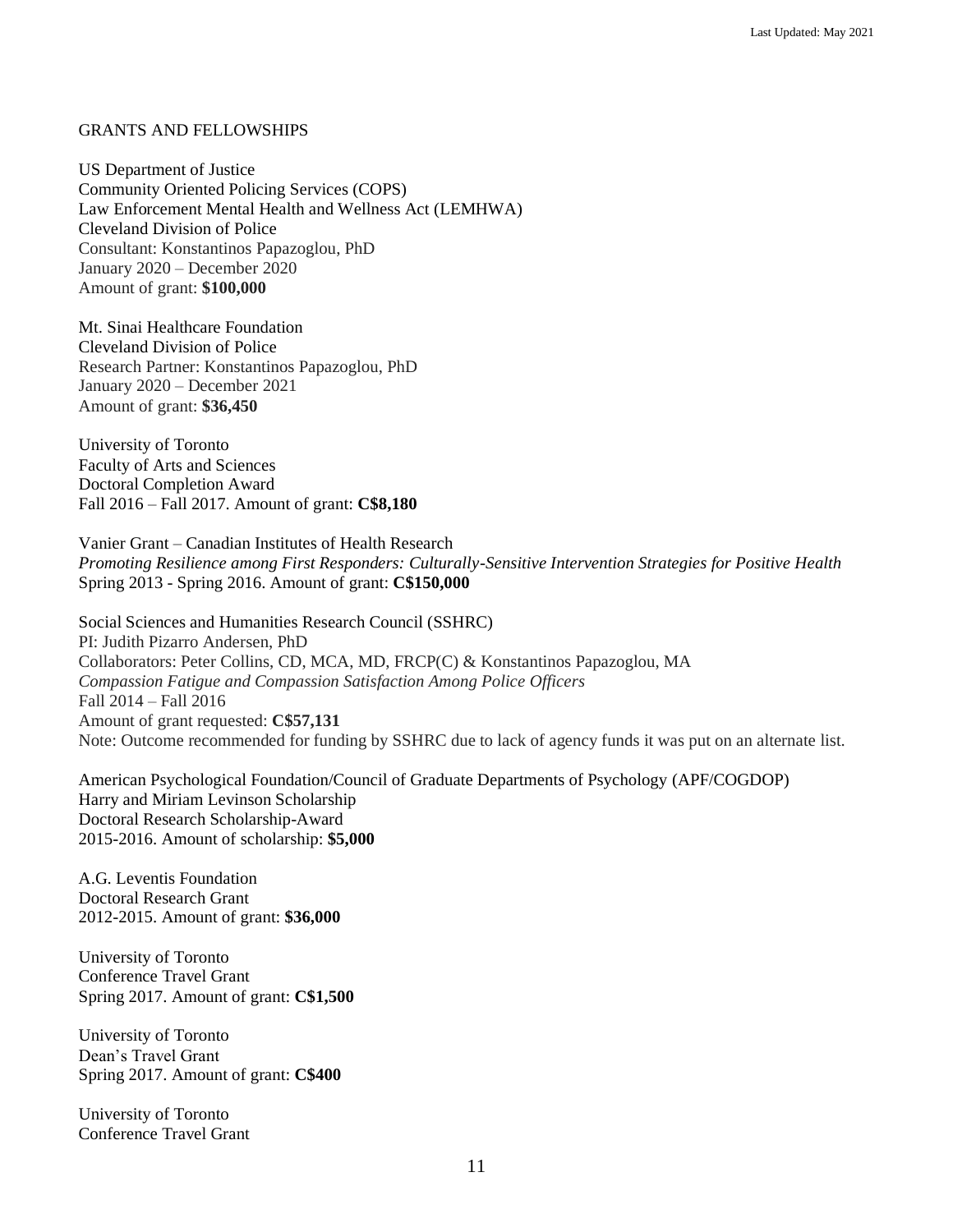Fall 2016. Amount of grant: **C\$1,500**

University of Toronto Dean's Travel Grant Fall 2016. Amount of grant: **C\$400**

University of Toronto Graduate Expansion Fund Developmental Grant Spring 2016. Amount of grant: **C\$2,300**

University of Toronto Dean's Travel Grant Spring 2016. Amount of grant: **C\$400**

University of Toronto Conference Travel Grant Fall 2015. Amount of grant: **C\$1,500**

University of Toronto Graduate Expansion Fund Developmental Grant PI: Konstantinos Papazoglou Fall 2015. Amount of grant: **C\$6,980**

University of Toronto Dean's Travel Grant Fall 2015. Amount of grant: **C\$400**

University of Toronto School of Graduate Studies Research Travel Grant Spring 2015. Amount of grant: **C\$1,390**

University of Toronto Graduate Expansion Fund Developmental Grant Fall 2014. Amount of grant: **C\$3,995**

University of Toronto Conference Travel Grant Fall 2014. Amount of grant: **C\$1,500**

University of Toronto Dean's Travel Grant Fall 2014. Amount of grant: **C\$400**

University of Toronto School of Graduate Studies Conference Grant Spring 2014. Amount of grant: **C\$170**

University of Toronto Dean's Travel Grant Spring 2014. Amount of grant: **C\$400**

University of Toronto Conference Travel Grant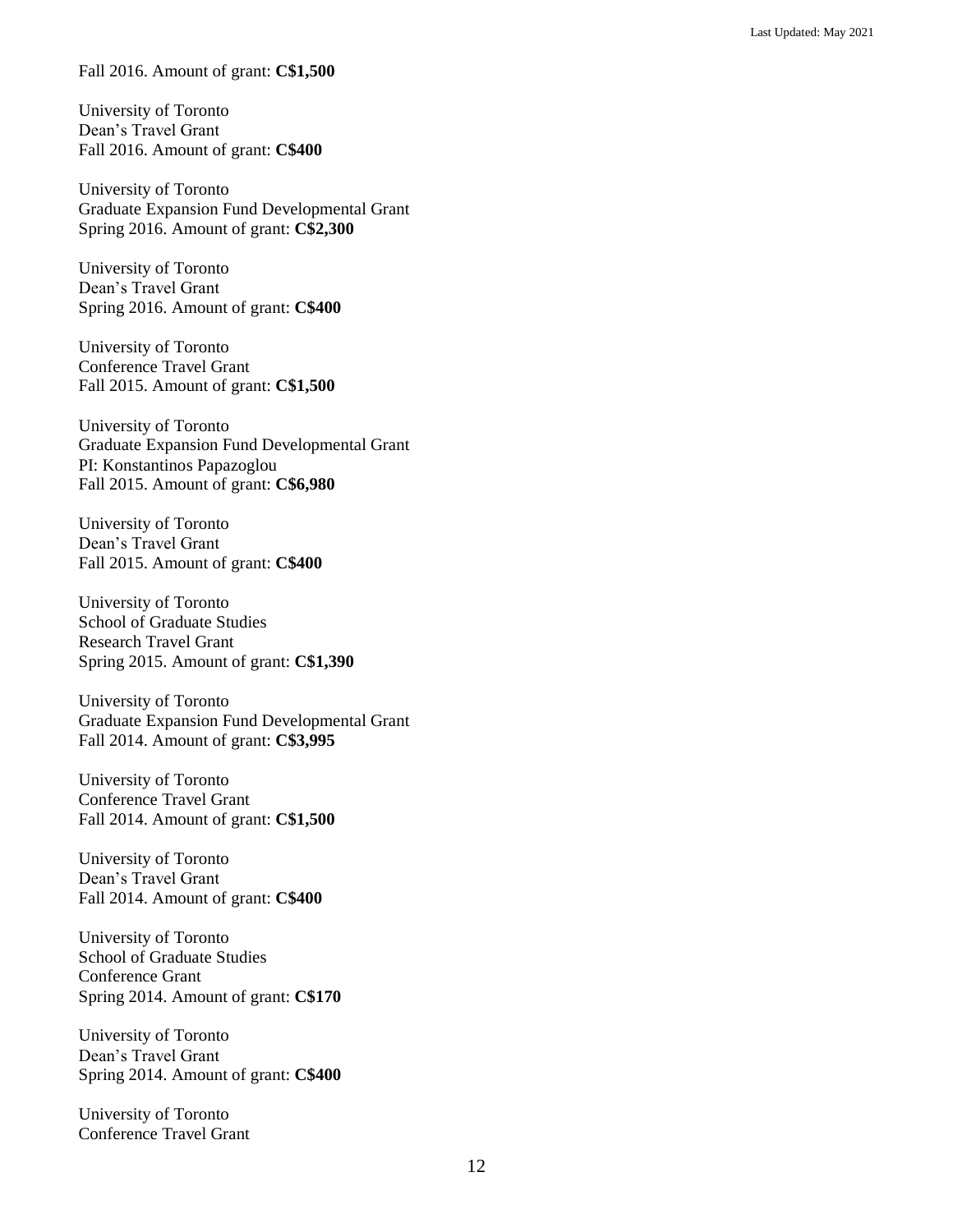Spring 2014. Amount of grant: **C\$1,000**

University of Toronto Faculty of Arts and Sciences Travel Grant Spring 2014. Amount of grant: **C\$500**

University of Toronto Graduate Expansion Fund Developmental Grant Fall 2013. Amount of grant: **C\$6,475**

University of Toronto Dean's Travel Grant Fall 2013. Amount of grant: **C\$400**

University of Toronto Conference Travel Grant Fall 2013. Amount of grant: **C\$888**

University of Toronto Graduate Expansion Fund Developmental Grant Spring 2013. Amount of grant: **C\$4,900**

University of Toronto School of Graduate Studies Conference Grant Spring 2013. Amount of grant: **C\$170**

University of Toronto Conference Travel Grant Spring 2013. Amount of grant: **C\$1,700**

University of Toronto Conference Travel Grant Fall 2012. Amount of grant: **C\$1,300** 

Association for the Advancement of Educational Research Conference Travel Grant Fall 2010. Amount of grant: **\$1,000**

New York University, Steinhardt School Dean's Grant Graduate Student Research Grant CoPIs: Konstantinos Papazoglou, MA & Laura Price, MA (Supervised by: Professor Jacqueline Mattis, PhD & Professor Lisa Suzuki, PhD) *How women of the Holocaust promote social justice within an ethic of care.*  2009 – 2010. Amount of grant: **\$1,000**

Alexander S. Onassis Foundation Graduate Student Scholarship 2008-2010. Amount of scholarship: **\$36,000**

# CONFERENCE PRESENTATIONS AND POSTERS

Kamkar, K., Edwards, G., Hesketh, I., McFee, D., Papazoglou, K., Pedersen, P., Sanders , K., Stamatakis T., & Thompson, J. (2021, March). *Why Law Enforcement Should Think, Prepare, Train, & Discipline Like an Elite Athlete – It Could Save Lives, Especially Yours*. Panel Presentation in the Law Enforcement Mental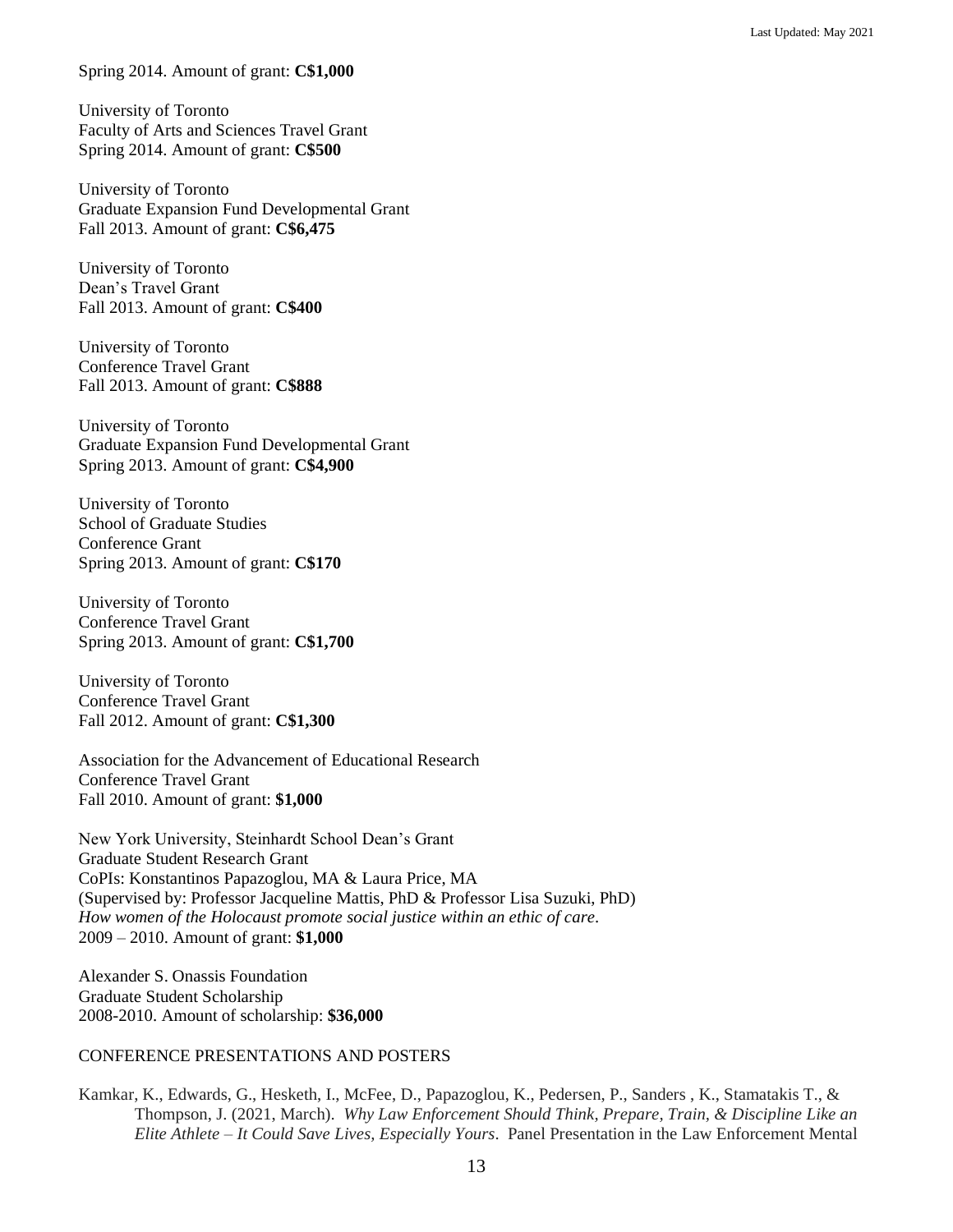Health (LEPH) Virtual Conference.

- Papazoglou, K. (2020, July). The Role of Compassion Fatigue in Understanding the Relationship Between Moral Injury and PTSD Clusters among Police Officers. Oral Presentation (Flash Talk) at the 2020 Annual Yale PostDoc Symposium, New Haven, CT.
- Papazoglou, K., Blumberg, D.M., Collins, P., Schlosser, M.D., & Bonanno, G.A. (2020, March). Presenting the Complexity of Loss in Police Work. Paper Presentation at the 2020 Annual Meeting of the Academy of Criminal Justice Sciences, San Antonio, TX.
- Papazoglou, K. (2020, March). Police Officer Well-Being. Panel Chair at the 2020 Annual Meeting of the Academy of Criminal Justice Sciences, San Antonio, TX.
- Thornton, A.R., Blumberg, D.M., Tuttle, B.M., Russo, C., Schlosser, M.D., Milliard, B., Papazoglou, K. (2020, March). POWER: Police Officer Wellness, Ethics, and Resilience. Roundtable at the 2020 Annual Meeting of the Academy of Criminal Justice Sciences, San Antonio, TX.
- Kamkar, K., Edwards, G., Hesketh, I., McFee, D., Papazoglou, K., Pedersen, P., Sanders , K., Stamatakis T., & Thompson, J. (2019, October). Panel Presentation on Police Mental Health and Well-Being in the Law Enforcement Mental Health (LEPH) Conference, Edinburgh, Scotland.
- Myers-Hunziker, S., Russo, C., Papazoglou, K., & Kamkar, K. (2019, September). Toward a Theory of Self-Identification of PTSD among Police Officers. Paper Presentation at the 2019 Annual Conference of the Southern Criminal Justice Association, Nashville, TN.
- Chopko, B., Palmieri, P., & Papazoglou, K. (2019, March). Spirituality and Health Outcomes among Police Officers: Empirical Evidence Supporting a Paradigm Shift. Poster Presentation at the 2019 Annual Meeting of the Academy of Criminal Justice Sciences, Baltimore, MD.
- Tuttle, B.M., Stancel, K., Russo, C., Koskelainen, M., & Papazoglou, K. (2019, March). Police Moral Injury, Compassion Fatigue, and Compassion Satisfaction. Poster Presentation at the 2019 Annual Meeting of the Academy of Criminal Justice Sciences, Baltimore, MD.
- Papazoglou, K., Blumberg, D.M., Briones Chiongbian, V., Russo, C., Koskelainen, M., & Tuttle, B.M. (2019, March). Exploring the Roles of Moral Injury and Personality in Police Traumatization. Paper Presentation at the 2019 Annual Meeting of the Academy of Criminal Justice Sciences, Baltimore, MD.
- Papazoglou, K., Tuttle, B.M., Blumberg, D.M., Aukhojee, P., Milliard, B., Johnson, O., & Koskelainen, M. (2019, March). The Role of Compassion Fatigue in Understanding the Relationship between Moral Injury and PTSD Clusters among Police Officers. Poster Presentation at the 2019 Annual Meeting of the Academy of Criminal Justice Sciences, Baltimore, MD.
- Blumberg, D.M. & Papazoglou, K. (2019, February). *Arming Police Officers with Psychological Survival Strategies*. Paper Presentation at the 2019 Annual Conference of the American Association of Behavioral & Social Sciences, Las Vegas, NV.
- Russo, C.W., Benton, D., Papazoglou, K., & Chong, D.E. (2018, February). *PTSD: Is It Pension Worthy?* Roundtable Discussion at the 2017 Annual Meeting of the Academy of Criminal Justice Sciences, New Orleans, LA.
- Pitel, M., Tuttle, B.M., Manzella, C., & Papazoglou, K. (2018, February). *Exploring Lived Experiences of Police Officers During and After Exposure to Life-Threatening Incidents*. Paper Presentation at the 2017 Annual Meeting of the Academy of Criminal Justice Sciences, New Orleans, LA.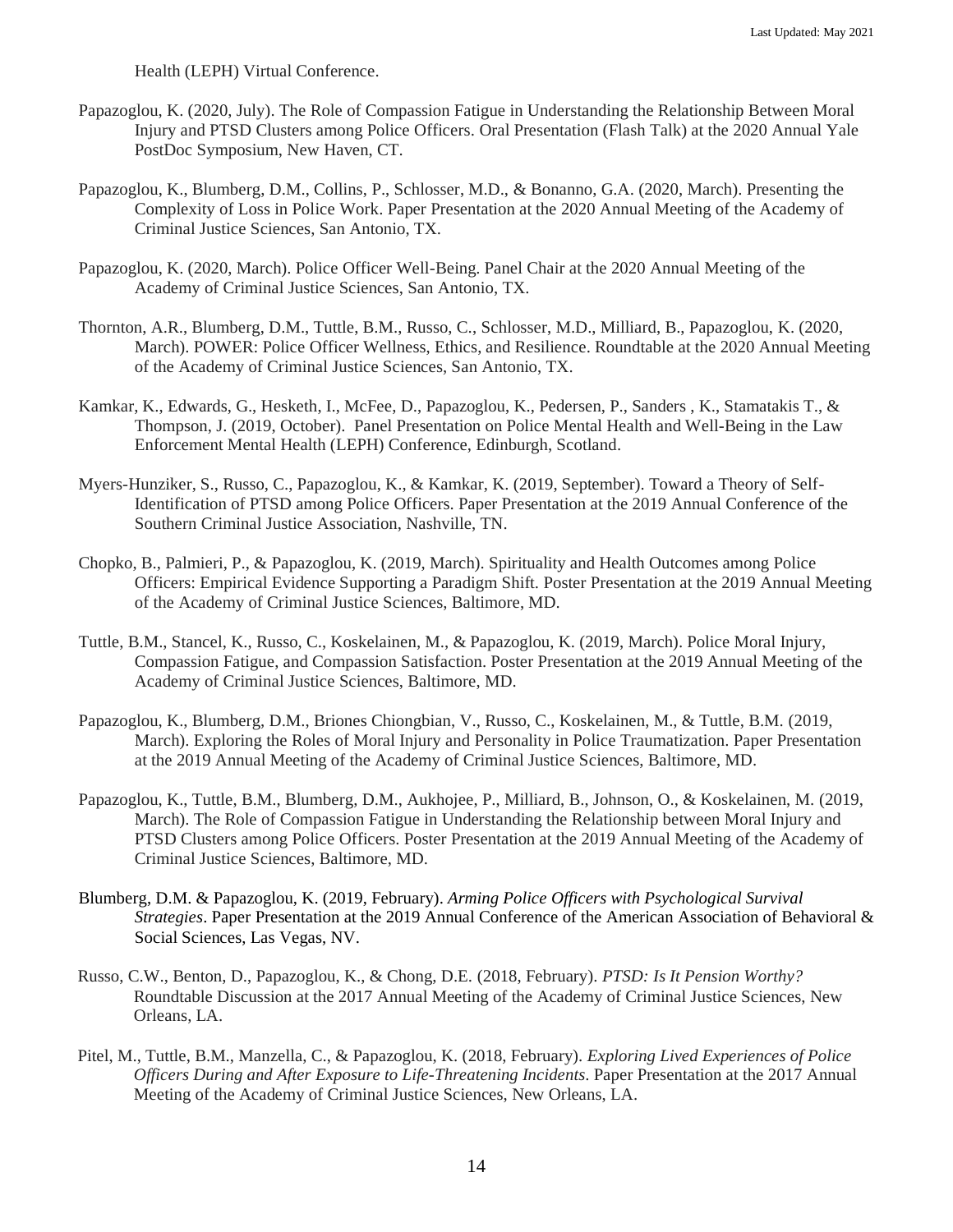- Papazoglou, K., Andersen, J.P., Koskelainen, M., & Stuewe, N. (2017, May). *Examining the Relationship between Personality Traits, Compassion Satisfaction, and Compassion Fatigue among Police Officers.* Poster Presentation at the 2017 University of Toronto – Mississauga Campus Graduate Research Colloquium, Mississauga, ON, Canada.
- Papazoglou, K., Andersen, J.P., Koskelainen, M., & Stuewe, N. (2017, August). *The Role of Personality Traits in Predicting Police Compassion Fatigue.* Poster Presentation at the 2017 Conference of the American Psychological Association, Washington, DC.
- Papazoglou, K. & Manzella, C. (2017, August). *Listening to Their Voices of Bravery and Heroism: Exploring the Aftermath of Officers' Loss and Trauma in the Line of Duty.* Poster Presentation at the 2017 Conference of the American Psychological Association, Washington, DC.
- Papazoglou, K., Andersen, J.P., Koskelainen, M., & Stuewe, N. (2017, March). *Examining the Relationship between Personality Traits, Compassion Satisfaction, and Compassion Fatigue among Police Officers.* Paper Presentation at the 2017 Annual Meeting of the Academy of Criminal Justice Sciences, Kansas City, MO.
- Ghahremani, R., Akbari, T., Scharf, M., Safaee-Rad, N., Sohal, V., Chou, S., Planche, K., Stancel, K., Andersen, J.P., Beston, B., & Papazoglou, K. (2017, March). *Exploring the Effect of Use-of-Force Resilience Training Program on Regulating Cortisol Levels among Police Officers.* Poster Presentation at the 2017 Annual Meeting of the Academy of Criminal Justice Sciences, Kansas City, MO.
- Stancel, K., Krzyzaniak, J., Fenech, A., Stuewe, N., Planche, K., Andersen, J.P., Papazoglou, K., King, E., & Beston, B. (2017, March). *The Role of Police Resilience Training in Promoting Accurate Split-Second Decision-Making During Use-of-Force Encounters.* Poster Presentation at the 2017 Annual Meeting of the Academy of Criminal Justice Sciences, Kansas City, MO.
- Papazoglou, K., Andersen, J.P., Stuewe, N., Koskelainen, M., Dim, P., & Padron-Alacron, N. (2017, March). *Exploring the Catalytic Role of Compassion Satisfaction in Mitigating the Negative Effects of Compassion Fatigue and Burnout among Police Officers.* Poster Presentation at the 2017 Annual Meeting of the Academy of Criminal Justice Sciences, Kansas City, MO.
- Papazoglou, K., Stuewe, N., Phung, T., Padron-Alacron, N., Dim, P., & Stancel, K. (2017, March). *Heroes are Human – Cops and Docs going Shoulder to Shoulder: Building Partnership to Fight Police Stress and Trauma.* Poster Presentation at the 2017 Annual Meeting of the Academy of Criminal Justice Sciences, Kansas City, MO.
- Andersen, J.P., Pitel, M., Sohbati, N., Krzyzaniak, J., Papazoglou, K., & King, E. (2017, March). *Feedback from Canadian Police Officers in Regards to their Participation in a Use-of-Force Resilience Promotion Training Program: A Qualitative Study.* Poster Presentation at the 2017 Annual Meeting of the Academy of Criminal Justice Sciences, Kansas City, MO.
- Wang, Y., Zurowski, J., Anandjit, D., Stancel, K., Andersen, J.P., Papazoglou, K., & King, E. (2017, March). *The Person Behind the Badge: Relationship Between Compassion Fatigue and Stress among Police Officers.* Poster Presentation at the 2017 Annual Meeting of the Academy of Criminal Justice Sciences, Kansas City, MO.
- Morrissey, X., Macrae, H., Phung, T., Khan, Z., Andersen, J.P., Papazoglou, K., Beston, B., & King, E. (2017, March). *Examining the Effectiveness of Use-of-Force Resilience Training Program on Improving Police Performance.* Poster Presentation at the 2017 Annual Meeting of the Academy of Criminal Justice Sciences, Kansas City, MO.
- Papazoglou, K., Andersen, J.P., Koskelainen, M. & Stuewe, N. (2016, October). *Exploring Police Compassion Fatigue and Its Relationship with Police Compassion Satisfaction and Personality Traits: A Nationwide*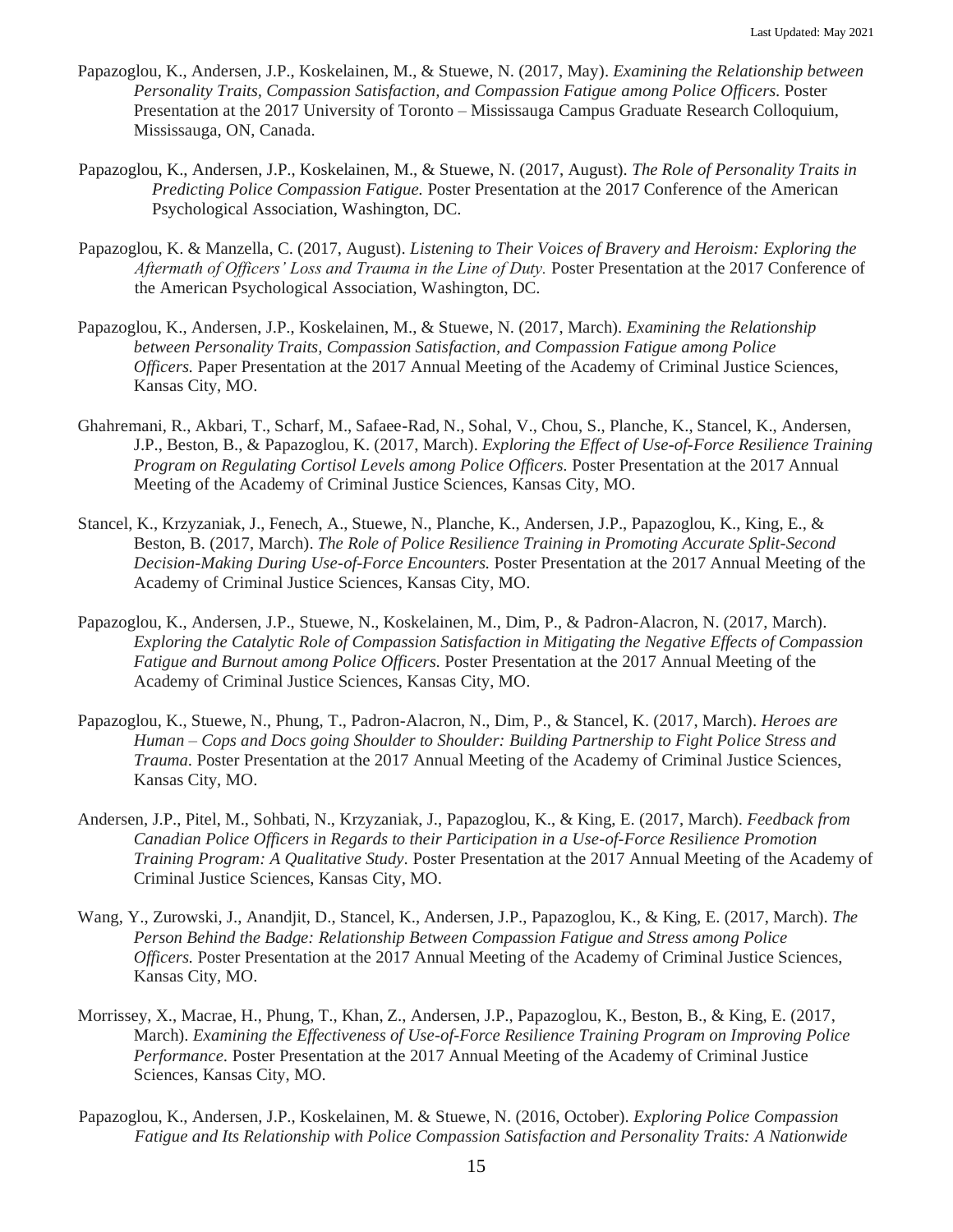*Survey Study.* Poster Presentation at the 2016 Conference of the Ontario Psychological Association, Toronto, ON, Canada.

- Wang, Y., Zurowski, J., Anadjiit, D., Padron-Alacron, J., Andersen, J.P., Papazoglou, K., & King, E. (2016, October). *The Experience Behind the Badge: Exploring the Relationship Between Compassion Fatigue and Operational-Organizational Stress among Police Officers.* Poster Presentation at the 2016 Conference of the Ontario Psychological Association, Toronto, ON, Canada.
- Andersen, J.P., Papazoglou, K., Pitel, M., Weerasinghe, A., Sohbati, N., & Collins, P. (2016, August). *Action Scenario-based SWAT Training Results in Realistic Physiological Arousal and Performance Gains.* Poster Presentation at the 2016 Conference of the American Psychological Association, Denver, CO.
- Andersen, J.P., Papazoglou, K., Weerasinghe, A., Pitel, M., Daoust, A., Stuewe, N., Adjei, P., & Arnetz, B.B. (2016, August). *Examining the Role of Stress Physiology in Predicting Police Performance in Critical Situations.* Poster Presentation at the 2016 Conference of the American Psychological Association, Denver, CO.
- Andersen, J.P., Papazoglou, K., Pitel, M., Weerasinghe, A., & Daoust, A. (2016, June). *Predicting Police Performance from Stress Physiology: Implications for Police Training Policies.* Oral Presentation at the 2016 Toronto Forensic Research Exchange, Toronto, ON, Canada.
- Sohbati, N., Ghabrial, M., Papazoglou, K., Stelmacovich, V., Tam, P. & Andersen, J.P. (2016, June). *Exploring the Experiences of Police Officers who Deadly Shot Suspects in the Line of Duty.* Oral Presentation at the 2016 Toronto Forensic Research Exchange, Toronto, ON, Canada.
- Papazoglou, K., Andersen, J.P., Dorai, M., & Arnetz, B.B. (2016, May). *Examining the Impact of Intensive Resilience Tactical Training on Cortisol Patterns among Special Forces Police Officers.* Paper Presentation at the 2016 University of Toronto – Mississauga Campus Graduate Research Colloquium, Mississauga, ON, Canada.
- Andersen, J.P., Papazoglou, K., Pitel, M., Weerasinghe, A., & Daoust, A. (2016, March). *Predicting Police Performance from Stress Physiology: Implications for Police Training Policies.* Poster Presentation at the 2016 Conference of the American Psychosomatic Society, Denver, CO.
- Andersen, J.P., Papazoglou, K., Pitel, M., Weerasinghe, A., & Daoust, A. (2016, March). *Examining the Role of Physiological Reactivity as a Way to Predict Performance among SWAT team officers.* Paper Presentation at the 2016 Annual Meeting of the Academy of Criminal Justice Sciences, Denver, CO.
- Andersen, J.P., Papazoglou, K., Dorai, M., Murtuza, H., Alikhan, U., & Arnetz, B.B. (2016, March). *Examining the Impact of Intensive Resilience-Tactical Training on Cortisol Patterns among Special Forces Police Officers.* Paper Presentation at the 2016 Annual Meeting of the Academy of Criminal Justice Sciences, Denver, CO.
- Pitel, M., Sohbati, N., Papazoglou, K., & Andersen, J.P. (2016, March). *Exploring the Dynamic Relationship between Workplace Stress and Psychological Distress in SWAT Officers.* Poster Presentation at the 2016 Annual Meeting of the Academy of Criminal Justice Sciences, Denver, CO.
- Kim, T., Stelmacovich, V., Papazoglou, K., & Andersen, J.P. (2016, March). *Effective Coping Skills Can Potentially Decrease Physiological Stress among SWAT Team Officer*. Poster Presentation at the 2016 Annual Meeting of the Academy of Criminal Justice Sciences, Denver, CO.
- Stancel, K., Yenczek, Z., Andersen, J.P., & Papazoglou, K. (2016, March). *Investigating Stress, Quality of Sleep, and Performance in Police Work.* Poster Presentation at the 2016 Annual Meeting of the Academy of Criminal Justice Sciences, Denver, CO.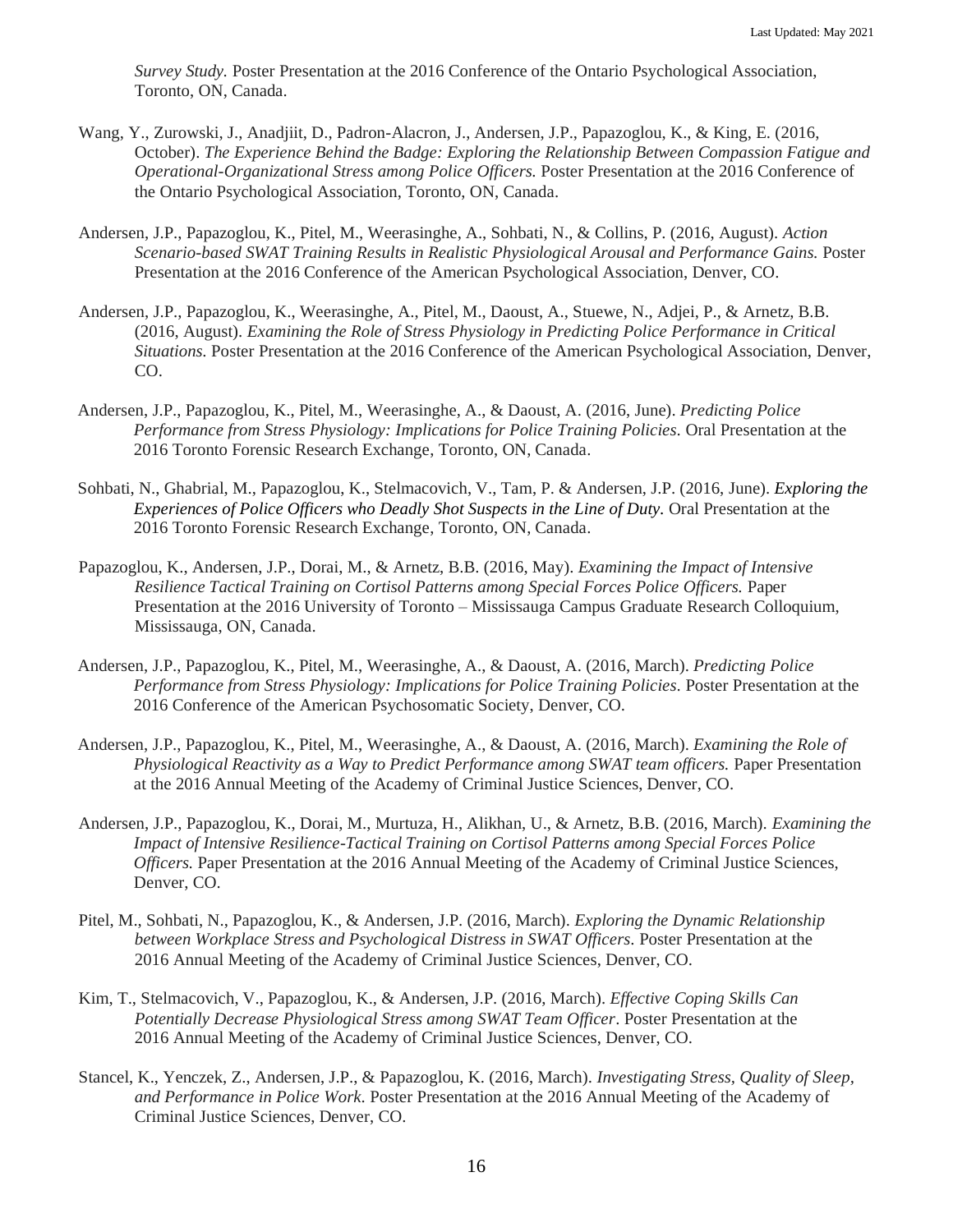- Pitel, M., Papazoglou, K., & Andersen, J.P. (2016, March). *Exploring SWAT Team Officers' Experiences of Trauma and Loss.* Poster Presentation at the 2016 Annual Meeting of the Academy of Criminal Justice Sciences, Denver, CO.
- Sohbati, N., Ghabrial, M., Papazoglou, K., Stelmacovich, V., Tam, P. & Andersen, J.P. (2016, March). *Exploring the Experiences of Police Officers who Deadly Shot Suspects in the Line of Duty.* Poster Presentation at the 2016 Annual Meeting of the Academy of Criminal Justice Sciences, Denver, CO.
- Andersen, J.P., Papazoglou, K., Koskelainen, M., Nyman, M., Gustafsberg, H., & Arnetz, B.B. (2015, November). *Applying Resilience Promotion Training among SWAT Officers*. Poster Presentation at the 2015 Annual Meeting of the International Society for Traumatic Stress Studies, New Orleans, LA.
- Papazoglou, K., Andersen, J.P., & Weerasinghe, A. (2015, November). *Exploring Compassion Fatigue and Compassion Satisfaction among Police.* Poster Presentation at the 2015 Annual Meeting of the International Society for Traumatic Stress Studies, New Orleans, LA.
- Papazoglou, K., Andersen, J.P., Koskelainen, M., Nyman, M., & Pitel, M. (2015, August). *A Nationwide Survey: Education about Trauma and Health (ETH) among Finnish Police Officers.* Poster Presentation at the 2015 Conference of the American Psychological Association, Toronto, ON.
- Andersen, J.P., Gustafsberg, H., Papazoglou, K., Nyman, M., Koskelainen, M., & Pitel, M. (2015, August). *A Potentially Lifesaving Psychophysiological Intervention for Special Forces Police Officers.* Poster Presentation at the 2015 Conference of the American Psychological Association, Toronto, ON.
- Andersen, J.P., Gustafsberg, H., Papazoglou, K., Nyman, M., Koskelainen, M., & Pitel, M. (2015, March). *A Potentially Lifesaving Psychophysiological Intervention for Special Forces Officers.* Poster Presentation at the 2015 Conference of the American Psychosomatic Society, Savannah, GA.
- Andersen, J.P., Papazoglou, K., Koskelainen, M., Nyman, M., Gustafsberg, H., & Arnetz, B.B. (2015, March). *Applying Resilience Promotion Training among SWAT Officers in Finland.* Paper Presentation at the 2015 Annual Meeting of the Academy of Criminal Justice Sciences, Orlando, FL.
- Papazoglou, K., Andersen, J.P., Gustafsberg, H., Nyman, M., & Koskelainen, M. (2015, March). *Testing the Feasibility of Working with a SWAT team to Measure both Psychological and Physiological Aspects of their Job*. Paper Presentation at the 2015 Annual Meeting of the Academy of Criminal Justice Sciences, Orlando, FL.
- Andersen, J.P., Papazoglou, K., Koskelainen, M., Nyman, M., Gustafsberg, & Pitel, M. (2015, March). *Exploring what Finnish Police Officers already Know and What do they Want to Learn about Stress, Trauma, and Health.* Research and Pictorial Showcase Presentation at the 2015 Annual Meeting of the Academy of Criminal Justice Sciences, Orlando, FL.
- Papazoglou, K., Andersen, J.P., Pitel, M., & Hudson, R. (2015, March). *Once "Blue" always "Blue": Former Police Officer Stops a Mass Shooter in a Public Place.* Research and Pictorial Showcase Presentation at the 2015 Annual Meeting of the Academy of Criminal Justice Sciences, Orlando, FL.
- Andersen, J.P., Papazoglou, K., Pereira, E., Bernstein, T., & Rodrigues, A. (2015, March). *Training Police Officers about Trauma and Health: What is the Police Health Professionals' Perspective?* Research and Pictorial Showcase Presentation at the 2015 Annual Meeting of the Academy of Criminal Justice Sciences, Orlando, FL.
- Papazoglou, K., Andersen, J.P., Sohbati, N., Singh, Y., & Imam, H. (2015, March). *Police Officers being held Hostage on a Peacekeeping Mission: Exploring a Unique Form of Police Trauma*. Research and Pictorial Showcase Presentation at the 2015 Annual Meeting of the Academy of Criminal Justice Sciences, Orlando, FL.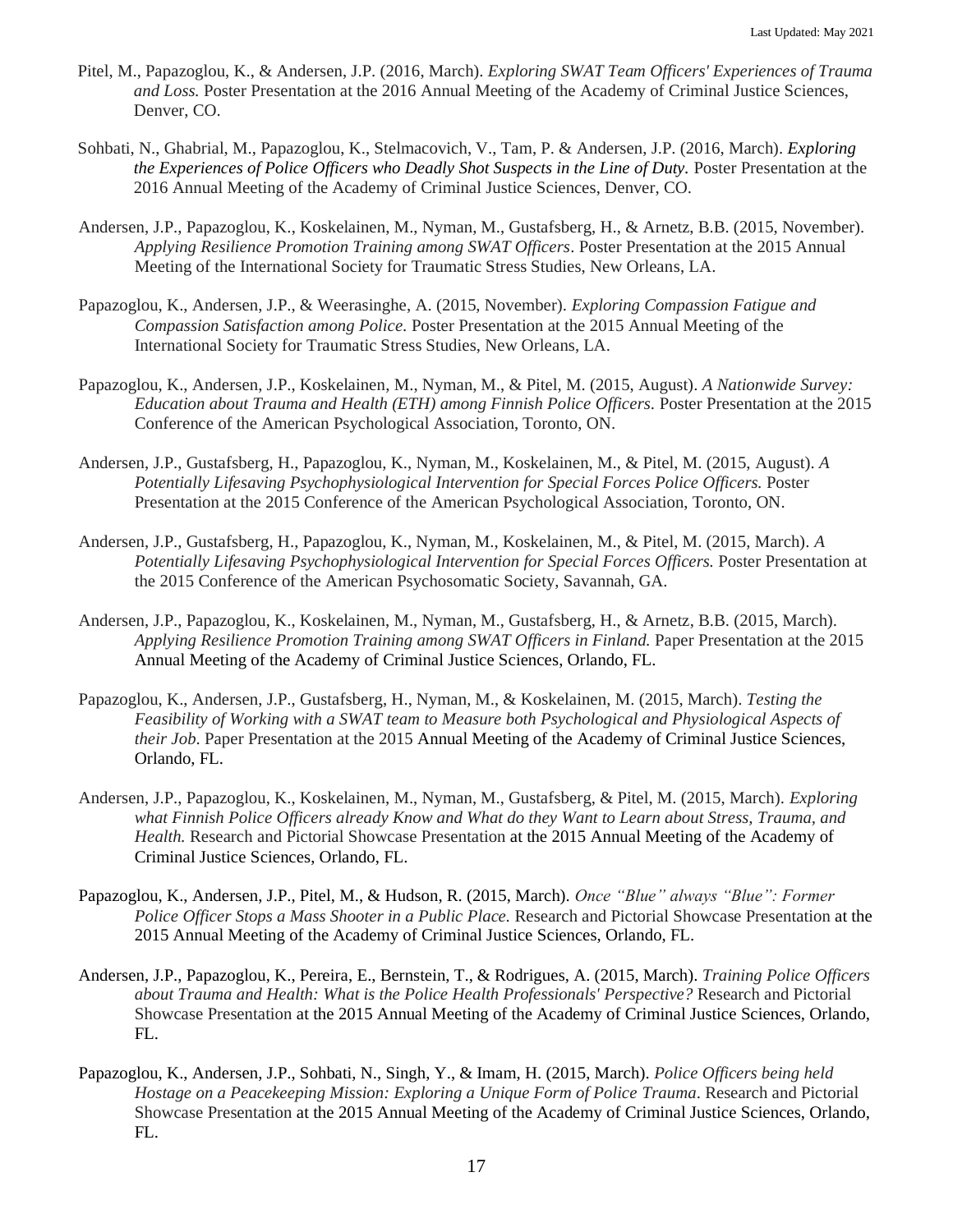- Papazoglou, K., & Andersen, J.P (2014, August) *Exploring Compassion Fatigue and Compassion Satisfaction among Police.* Poster Presented at the 2014 Annual Convention of the American Psychological Association, Washington, DC.
- Papazoglou, K., & Andersen, J.P (2014, August) *Exploring the Ways Police Health Professionals Train Police Officers about Trauma and Health.* Poster Presented at the 2014 Annual Convention of the American Psychological Association, Washington, DC.
- Papazoglou, K., Gardner, L., & Roychoudhury, D. (2014, June). Applying Hip Hop pedagogy in the promotion of officers' resilience within the police training context. In B. Porfilio (Chair), *Promoting Youths' Awareness and Agency through Hip-Hop Based Education*. Symposium conducted at the American Educational Research Association Annual Meeting, Philadelphia, PA.
- Manzella, C., Papazoglou, K., & Andersen, J.P. (2014, April). *Police under Fire: Loss, Trauma, and Resilience.* Bridging Research and Practice Presentation at the 2014 Conference of Association for Death Education and Counseling, Baltimore, MD.
- Papazoglou, K., Andersen, J.P., Manzella, C. (2014, February). *Police under Fire: Loss, Trauma, and Resilience.* Research and Pictorial Showcase Presentation at the 2014 Annual Meeting of the Academy of Criminal Justice Sciences, Philadelphia, PA.
- Papazoglou, K. & Andersen, J.P. (2014, February) *The role of police officers' sexual orientation in the experience of compassion fatigue and compassion satisfaction on the line of duty*. Paper Presented at the 2014 Annual Meeting of the Academy of Criminal Justice Sciences, Philadelphia, PA.
- Andersen, J.P. & Papazoglou, K. (2014, February) *LGBT community members' attitudes about police officers' role, as first responders, in supporting LGBT trauma survivors when police assistance is requested.* Paper Presented at the 2014 Annual Meeting of the Academy of Criminal Justice Sciences, Philadelphia, PA.
- Manzella, C., Papazoglou, K., Andersen, J. (2013, August) *Ways to Train and Manage Trauma and Loss With Law Enforcement Professionals*. Poster Presented at the 2013 Annual Convention of the American Psychological Association, Honolulu, HI.
- Manzella, C. & Papazoglou, K. (2013, April) *Senior Police Trainers: Learning to Manage Trauma and Loss.* Paper Presented at the 2013 Annual Conference of the Association for Death Education and Counseling, Hollywood, CA.
- Manzella, C. & Papazoglou, K. (2013, March) *Training Trainees about Ways to Manage Stress, Trauma, and Loss*. Paper Presented at the 2013 Annual Meeting of the Academy of Criminal Justice Sciences, Dallas, TX.
- Manzella, C. & Papazoglou, K. (2012, August). *Training the Trainers: Loss and Trauma in Police Training*. Poster Presented at the Presidential Session of the American Psychological Association (APA) Convention, Orlando, FL.
- Manzella, C. & Papazoglou, K. (2012, March). *Training the Trainers: Loss and Trauma in Police Training*. Bridging Research and Practice Presentation at the Conference of Association for Death Education and Counseling 2012, Atlanta, GA.
- Papazoglou, K. (2012, March). *Police Educators as Psychological Helpers*. Research and Pictorial Showcase Presentation at the 2012 Annual Meeting of the Academy of Criminal Justice Sciences, New York, NY.
- Papazoglou, K., Gardner, L., & Roychoudhury, D. (2011, November) *Combating Police Complex Spiral Trauma among police officers with Hip Hop Psychology interventions*. Poster Presented at the 2011 Annual Meeting of the International Society of Traumatic Stress Studies, Baltimore, MD.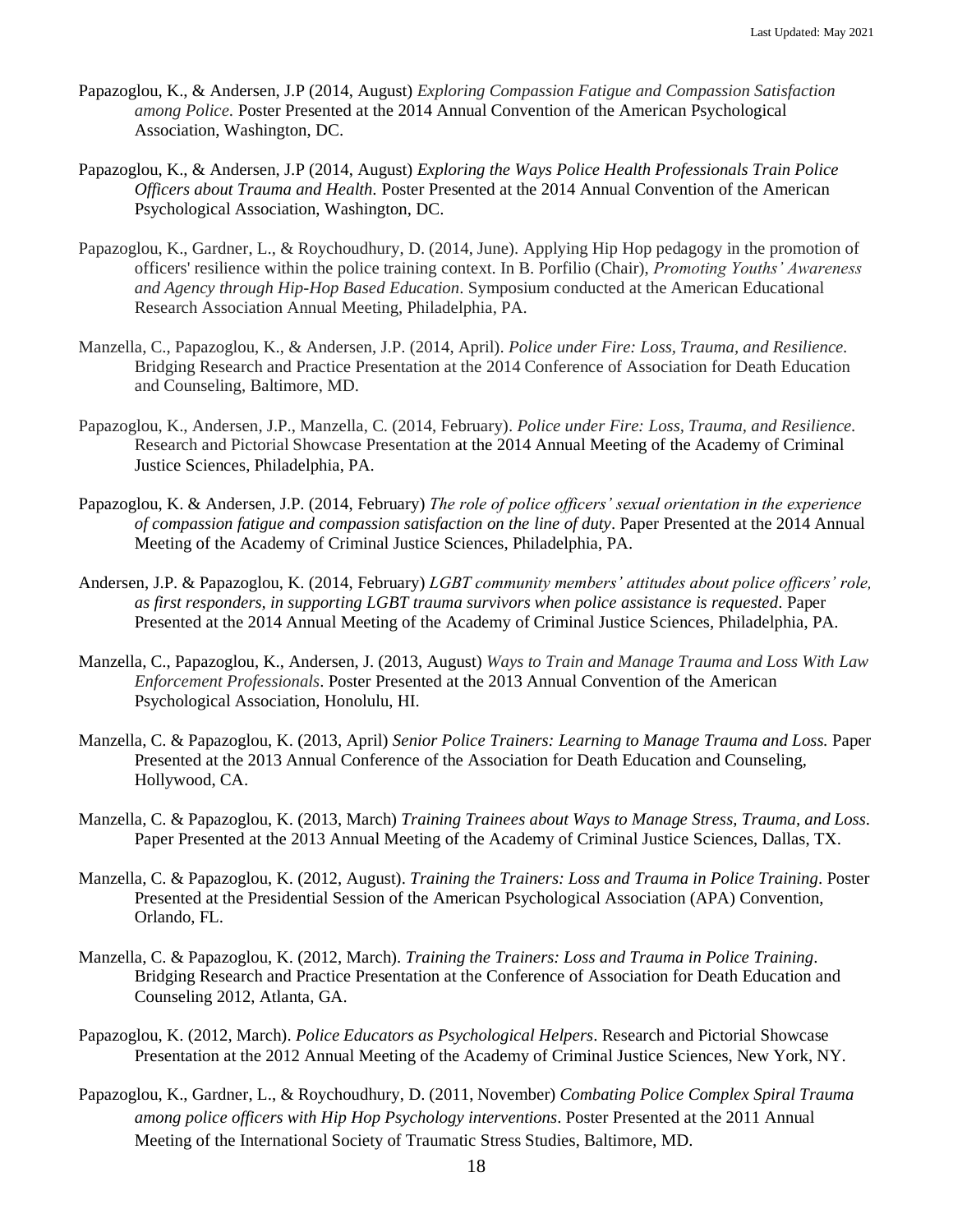- Personal Research and Professional Work Selected and Included in the Poster Presentation of Division 56 of the American Psychological Association (APA) *Titled Trauma-Related International Activities of Members of Division 56*. Presented by Dr. Kathryn Norsworthy at the 119<sup>th</sup> APA Convention (2011, August), Washington, DC.
- Papazoglou, K. & Nesci, C. (2011, July). *Promoting mental health of freshmen police cadets with positive psychology interventions: Clinical notes*. Poster presented at the 2nd World Congress on Positive Psychology of the International Positive Psychology Association, Philadelphia, PA.
- Papazoglou, K., Gardner, L., & Roychoudhury, D. (2011, June) *Combating Complex Spiral form of PTSD among police officers with Hip Hop Psychology interventions*. Poster Presented at the 2011 Annual Conference of the North American Correction and Criminal Justice Psychology sponsored by the Division 18 of the American Psychological Association and the Criminal Justice Section of the Canadian Psychological Association, Toronto, ON, Canada.
- Papazoglou, K. (2011, June) *Police Complex PTSD with a Spiral Form – Conceptualizing a new theoretical framework*. Poster Presented at the 2011 Annual Conference of the North American Correction and Criminal Justice Psychology sponsored by the Division 18 of the American Psychological Association and the Criminal Justice Section of the Canadian Psychological Association, Toronto, ON, Canada.
- Papazoglou, K. (2011, June) *Policing Interpersonal Violence: Designing an Action Plan for First Respondents*. Poster Presented at the 2011 Annual Conference of the North American Correction and Criminal Justice Psychology sponsored by the Division 18 of the American Psychological Association and the Criminal Justice Section of the Canadian Psychological Association, Toronto, ON, Canada.
- Manzella, C. & Papazoglou, K. (2011, June) *Exploring the Meaning of Loss of Women Holocaust Survivors*. Poster Presented at the Conference of Association for Death Education and Counseling 2011, Miami, FL.
- Papazoglou, K., Gardner, L., & Roychoudhury, D. (2011, March) *Combating Complex Spiral form of PTSD among police officers with Hip Hop Psychology interventions*. Roundtable Moderator at the 2011 Annual Meeting of the Academy of Criminal Justice Sciences, Toronto, ON, Canada.
- Papazoglou, K. (2011, March) *Police Complex PTSD with a Spiral Form – Conceptualizing a new theoretical framework*. Paper Presented at the 2011 Annual Meeting of the Academy of Criminal Justice Sciences, Toronto, ON, Canada.
- Papazoglou, K. (2010, November) *Stereotype threat and police academy cadets: An experiment*. Paper presented at the Association for the Advancement of Educational Research Conference 2010, Hutchinson Island, FL.
- Papazoglou, K., Price, L.E., Medina, J., & Weltz, S. (2010, August). *Social Justice Through Sexual Trauma from the Holocaust and Today*. Poster presented at the 118<sup>th</sup> Conference of the American Psychological Association, San Diego, CA.
- Price, L.E., Suzuki, L.A., Medina, J., & Papazoglou, K. (2009, November). *Listening to Agency in Sexual Trauma Across Generations. Four Survivors: From the Holocaust and Today*. Poster presented at the 25th Annual Meeting of the International Society of Traumatic Stress Studies, Atlanta, GA.
- Triantafyllou, F. & Papazoglou, K. (2007, December). *The Contribution of Creativity to Treatment: The Creative Therapy Team of the Psychiatric Clinic of 414 Military Hospital.* Poster presented at the 12<sup>th</sup> Annual Conference of Military Psychosocial Agency under the aegis of the Greek Psychiatric Association, Athens, Greece.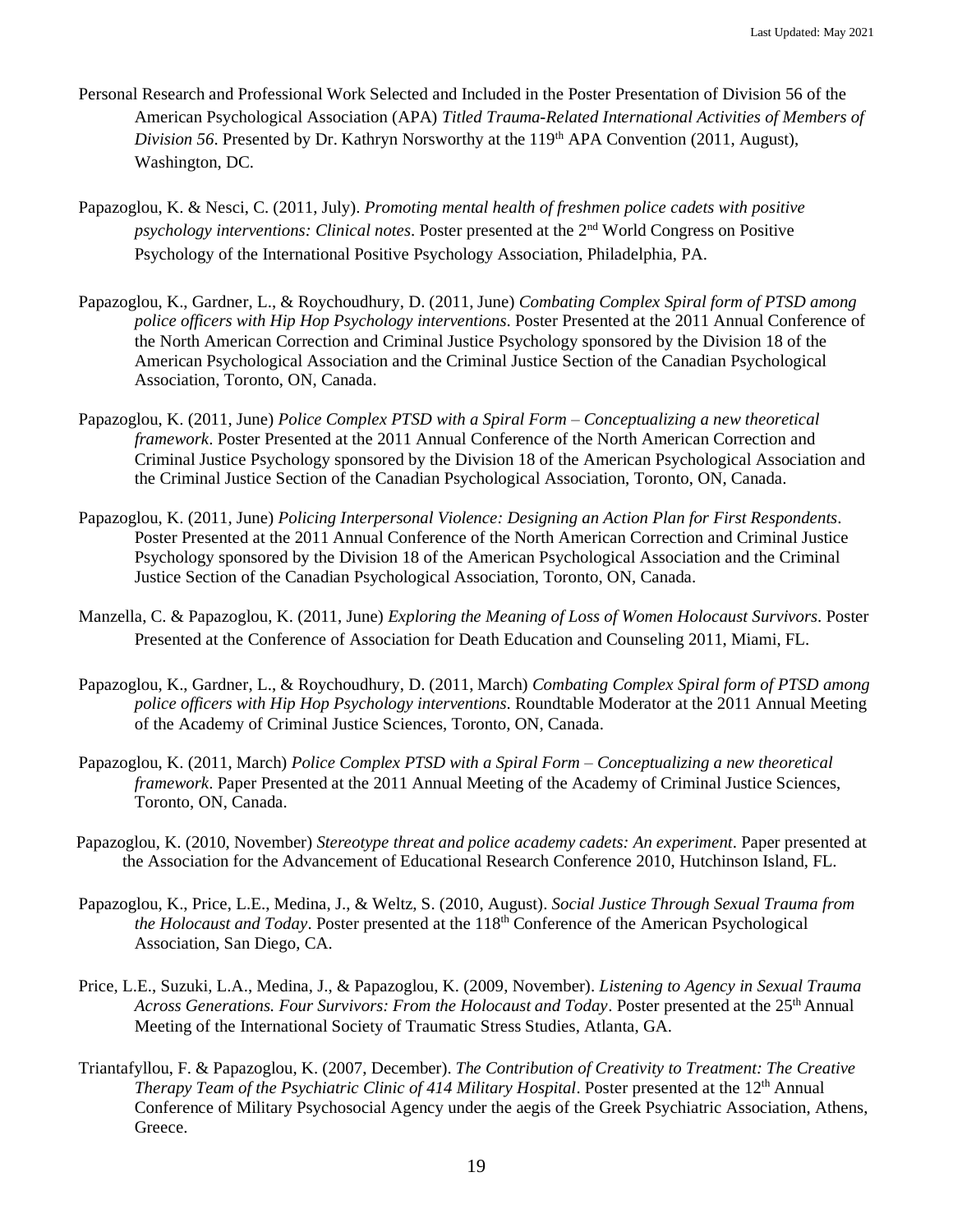Papazoglou, K. (2006, May) *The Influence of the Emotional Stroop Test and Anxiety Pertaining to Military Academy Students*. Thesis Defense at Department of Psychology, University of Athens, Athens, Greece.

# INVITED TALKS

- Blumberg, D.M., Papazoglou, K., Schlosser, M.D. (2021, April). *Integrating Police Wellness & Ethics*. On-Demand Online Panel Discussion in the 2021 Blue Line Expo International.
- Blumberg, D.M., Papazoglou, K., & Schlosser, M.D. (2020, December). *Solutions to the Moral Risks of Policing*. Virtual Panel Presentation at the Badge of Life Canada (BOLC) – Ontario Provincial Police (OPP) Event for Police Superintendents, Ontario, Canada.
- Papazoglou, K. (2020, November). *Law Enforcement Officer Resilience*. Lecture & Panel Presentation at the 2020 Consortium of the Federal Law Enforcement Training Center (FLETC) – Division of Physical Techniques, Brunswick, GA.
- Papazoglou, K. (2020, September). *Police Resilience: Conceptualization & Practical Applications*. Oral Presentation at the Senior Leaderships Team (SLT) Meeting, Niagara Regional Police Service, Niagara, ON, Canada.
- Papazoglou, K. (2020, September). *The Power of POWER*. Oral Presentation at the 2020 Police Resilience Symposium organized by New York Police Department (NYPD), Columbia University Irving Medical Center, & New York State Psychiatric Institute.
- Papazoglou, K. (2020, August). *The Role of Moral Injury and Compassion Fatigue in Police Work*. Oral Presentation at the Yale School of Medicine, Pint of Postdoc Series, New Haven, CT.
- Papazoglou, K., Bonanno, G.A., Blumberg, D.M., & Sclosser, M.D. (2020, August). *Moral Injury in Law Enforcement*. Panel Presentation at the 2020 Conference of the American Psychological Association – Police & Public Safety Section, Alexandria, VA.
- Papazoglou, K. (2020, July). *Officer Wellness*. Panel Presentation at the 2020 Blue Line Magazine Virtual Symposium & Product Showcase.
- Papazoglou, K., Blumberg, D.M., Romosiou, V., Kosor, R.D. & Milliard, B. (2018, December). *POWER: Police Officers Wellness, Ethics, and Resilience*. Oral Presentation at the European Police College (CEPOL) Webinar.
- Papazoglou, K. (2017, December). *Listening to their Voices of Bravery and Heroism: Exploring the Aftermath of Officers' Loss and Trauma in the Line of Duty.* International Police Association (IPA) Seminar, IBZ-Gimborn Castle, Germany.
- Andersen, J.P., Pitel, M., Weerasinghe, A., Sohbati, N., Papazoglou, K., & Collins, P. (2016, August). *Realistic Scenario Based Training Simulates the Psychophysiology of Urban Use of Force Encounters: Implications for Improved Police Officer Performance.* International Police Executive Symposium (IPES), Washington, DC
- Andersen, J.P., Papazoglou, K., & Collins, P. (2016, February). *Psychobiological Evidence of Risk and Resilience among Law Enforcement Officers: Implications for Optimal Performance during Stress.* Oral Presentation at the Centre for Addiction and Mental Health (CAMH) – Psychological Trauma Program, Grand Rounds, Toronto, ON, Canada.
- Andersen, J.P., Papazoglou, K., & Collins, P. (2016, January). *Psychobiological Evidence of Risk and Resilience among Law Enforcement Officers: Implications for Optimal Performance during Stress.* Oral Presentation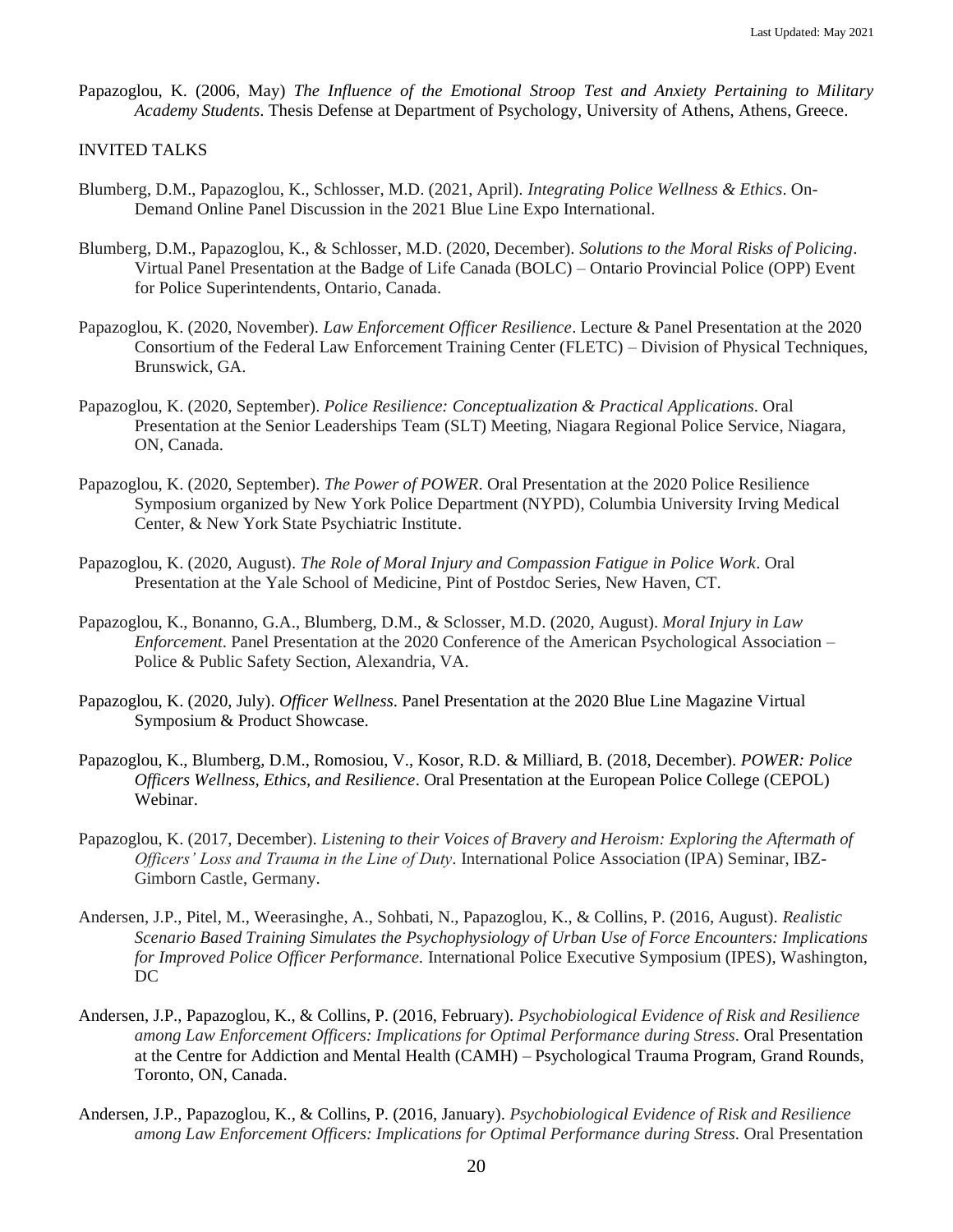at the Department of National Defence, Toronto Research Centre of Defence Research and Development Canada, Toronto, ON, Canada.

- Andersen, J.P., Papazoglou, K., & Collins, P. (2015, May). *Current Application in Police Resilience and Health Promotion*. Oral Presentation at the 2015 Annual Meeting of the Ontario Critical Incidence Stress Management (CISM) Team, Ministry of Corrections and Community Safety, Hamilton, ON, Canada.
- Papazoglou, K. (2015, March). *Exploring Compassion Fatigue and Compassion Satisfaction among Police: A Nationwide Survey*. Oral Presentation at the University of Toronto, Mississauga Campus Brown Bag Meeting of the Psychology Department, Toronto, ON, Canada.
- Andersen, J.P. & Papazoglou, K. (2014, May). *Monitoring Physiological Responses of Police Officers and Applying Resilience Promoting Interventions*. Oral Presentation at the Police Resilience Working Group of the Ottawa Police Service, Ottawa, ON.
- Papazoglou, K. (2013, November). *Exploring Compassion Fatigue and Compassion Satisfaction among Police*. Oral Presentation at the University of Toronto, Mississauga Campus Brown Bag Meeting of the Psychology Department, Toronto, ON, Canada.
- Papazoglou, K. (2013, October). *Presenting the impact of trauma on the physical health of police officers and discussing the role of police educators in the prevention of it*. Oral Presentation at the International Conference on Forensic Research and Technology of the OMICS Group Inc., Las Vegas, NV.
- Andersen, J. P. & Papazoglou, K. (2013, September). *Resilience Interventions: Why and How they Work*. Oral Presentation and Workshop Coordination at the 3<sup>rd</sup> Annual Meeting of the European Medical and Psychology Experts Network of the European Police College (CEPOL), Tampere, Finland.
- Andersen, J. P. & Papazoglou, K. (2013, September). *Cumulative Trauma and Health. The Body-Mind Connection*. Oral Presentation at the 3rd Annual Meeting of the European Medical and Psychology Experts Network of the European Police College (CEPOL), Tampere, Finland.
- Papazoglou, K. & Andersen, J. P. (2013, September). *Compassion Fatigue and Compassion Satisfaction in Police*. Oral Presentation at the 3<sup>rd</sup> Annual Meeting of the European Medical and Psychology Experts Network of the European Police College (CEPOL), Tampere, Finland.
- Papazoglou, K. & Andersen J. P. (2013, September). *Strengths-based Resilience among Police*. Oral Presentation and Workshop Coordination at the 3<sup>rd</sup> Annual Meeting of the European Medical and Psychology Experts Network of the European Police College (CEPOL), Tampere, Finland.
- Papazoglou, K. (2012, October). *Employing Police Training as a Tool of Preventive Intervention of the Police Complex Trauma.* Oral Presentation at the International Conference on Forensic Research and Technology of the OMICS Group Inc., Chicago, IL.
- Papazoglou, K. (2012, October). *Healthcare and Prevention Within and For Police Organizations*. Oral Presentation and Workshop Coordination at the 2<sup>nd</sup> Seminar of the European Medical and Psychology Experts Network of the European Police College (CEPOL), Vilnius, Lithuania.
- Papazoglou, K. & Manzella, C. (2012, September). *Training Trainees about Ways to Manage Stress, Trauma, and Loss*. Oral Presentation at the 2nd Step Train the Trainers European Police College (CEPOL) and Federal German Police University Seminar, Muster, Germany.
- Manzella, C. & Papazoglou, K. (2012, September). *Training Trainees about Ways to Manage Stress, Trauma, and Loss*. Experiential Workshop at the 2nd Step Train the Trainers European Police College (CEPOL) and Federal German Police University Seminar, Muster, Germany.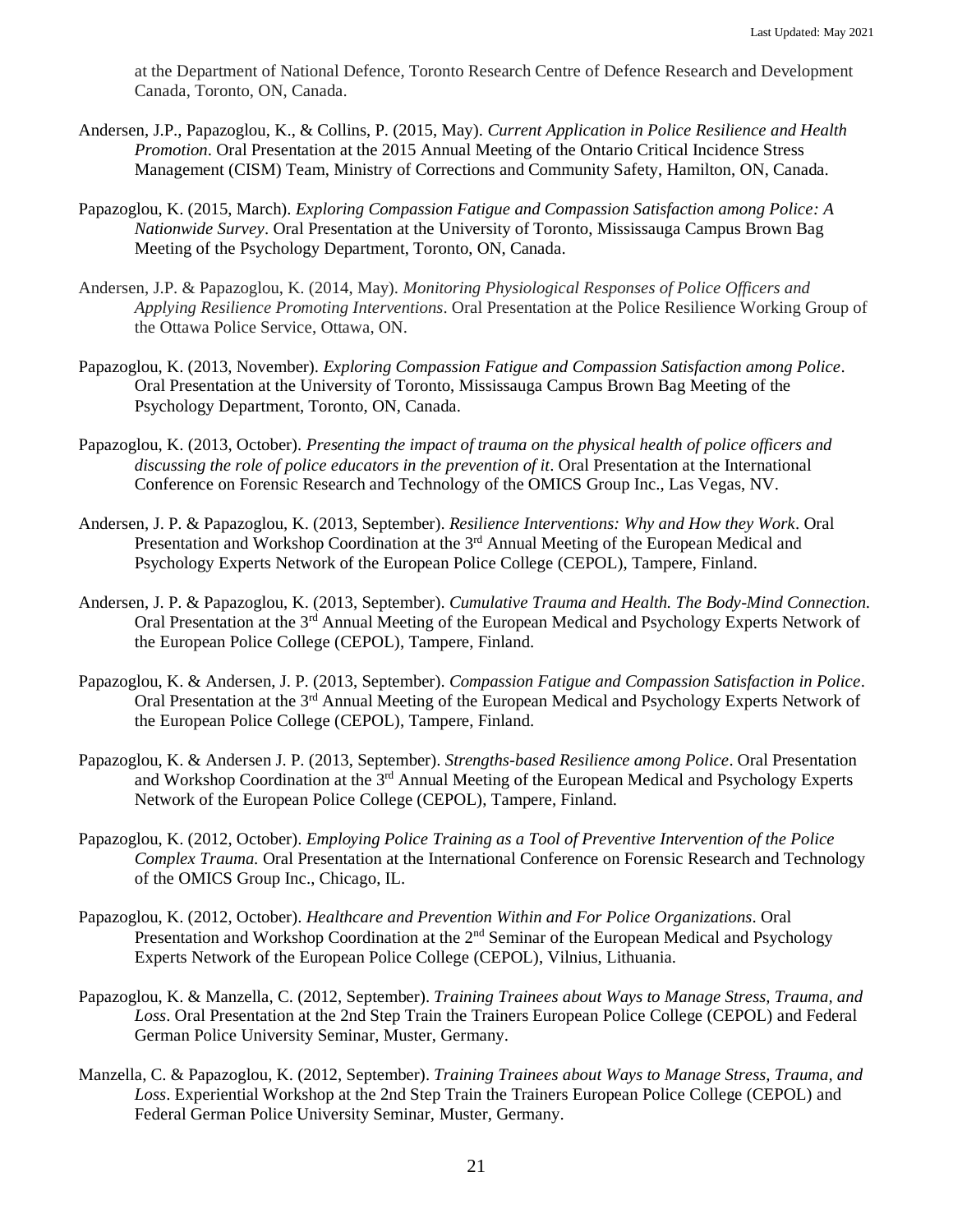- Papazoglou, K., Gardner, L. & Roychoudhury, D. (2012, June). *Implications of Multiculturalism in Police Training*. Oral Presentation at the European Police College (CEPOL) Webinar.
- Price, L., Medina, J., Papazoglou, K., & Weltz, S. (2012, April). *How Women Holocaust Survivors Promote Social Justice within an Ethic of Care*. Oral Presentation at the New York University Counseling Psychology Doctoral Program Forum, New York, NY.
- Papazoglou, K. (2012, March). *Psychology of Police Trainees and the Potential Role of Police Trainers as First Line Psychological Helpers*. Oral Presentation at the 1<sup>st</sup> Step of the Train the Trainers European Police College (CEPOL) Seminar, Athens, Greece.
- Papazoglou, K., Price, L., Medina, J., & Weltz, S. (2011, October). *Listening to How Women Holocaust Survivors Promote Social Justice within An Ethic of Care*. Oral Presentation at the New York University Steinhardt School Dean's Grant for Student Research Colloquium, New York, NY.
- Papazoglou, K. & Manzella, C. (2011, September). *Training the Trainers: Loss and Trauma in Police Training*. Oral Presentation at the 2<sup>nd</sup> Step Train the Trainers European Police College (CEPOL) and Federal German Police University Seminar, Muster, Germany.
- Manzella, C. & Papazoglou, K. (2011, September). *Training the Trainers: Loss and Trauma in Police Training*. Experiential Workshop at the  $2<sup>nd</sup>$  Step Train the Trainers European Police College (CEPOL) and Federal German Police University Seminar, Muster, Germany.
- Papazoglou, K. (2011, March). *Presenting the psychology of police trainees. Evidence-based and practice-based interventions in supporting police trainees within a culturally relevant training context are being reviewed and discussed*. Oral Presentation at the 1<sup>st</sup> Step of the Train the Trainers European Police College (CEPOL) Seminar, Athens, Greece.
- Papazoglou, K. (2011, September). *Exploring the role of stress in police work and its impact in police training*. Oral presentation at the Train the Trainers Seminar of the Hellenic Police Academy, Athens, Greece.
- Papazoglou, K. (2010, September) *Conceptualization of police trauma and the need for a new theoretical – clinical approach for innovative interventions in working with young law enforcement police officers*. Oral presentation at the Inaugural Hip Hop Psychology Colloquium, Vanderbilt University, Nashville, TN.
- Papazoglou, K. (2004, March). *Aggressive Behavior of Children*. Educational Program for Adults Parent School. Hellenic Red Cross, Athens, Greece.
- Papazoglou, K. (2004, December). *Substances and Criminal Behavior*. Hellenic Organization in the Fight Against Substances (OKANA), Athens, Greece.

### OTHER INVITED TALKS AND TRAININGS

- Papazoglou, K. & Stuewe, N. (2017, May). *Conducting interviews*. Program for Accessing Research Training (PART), University of Toronto, Mississauga Campus, Mississauga, ON.
- Papazoglou, K. & Stuewe, N. (2017, March). *Conducting interviews*. Program for Accessing Research Training (PART), University of Toronto, Mississauga Campus, Mississauga, ON.
- Papazoglou, K., Pitel, M., & Stuewe, N. (2016, May). *Conducting interviews*. Program for Accessing Research Training (PART), University of Toronto, Mississauga Campus, Mississauga, ON.
- Papazoglou, K. & Pitel, M. (2016, January). *Conducting interviews*. Program for Accessing Research Training (PART), University of Toronto, Mississauga Campus, Mississauga, ON.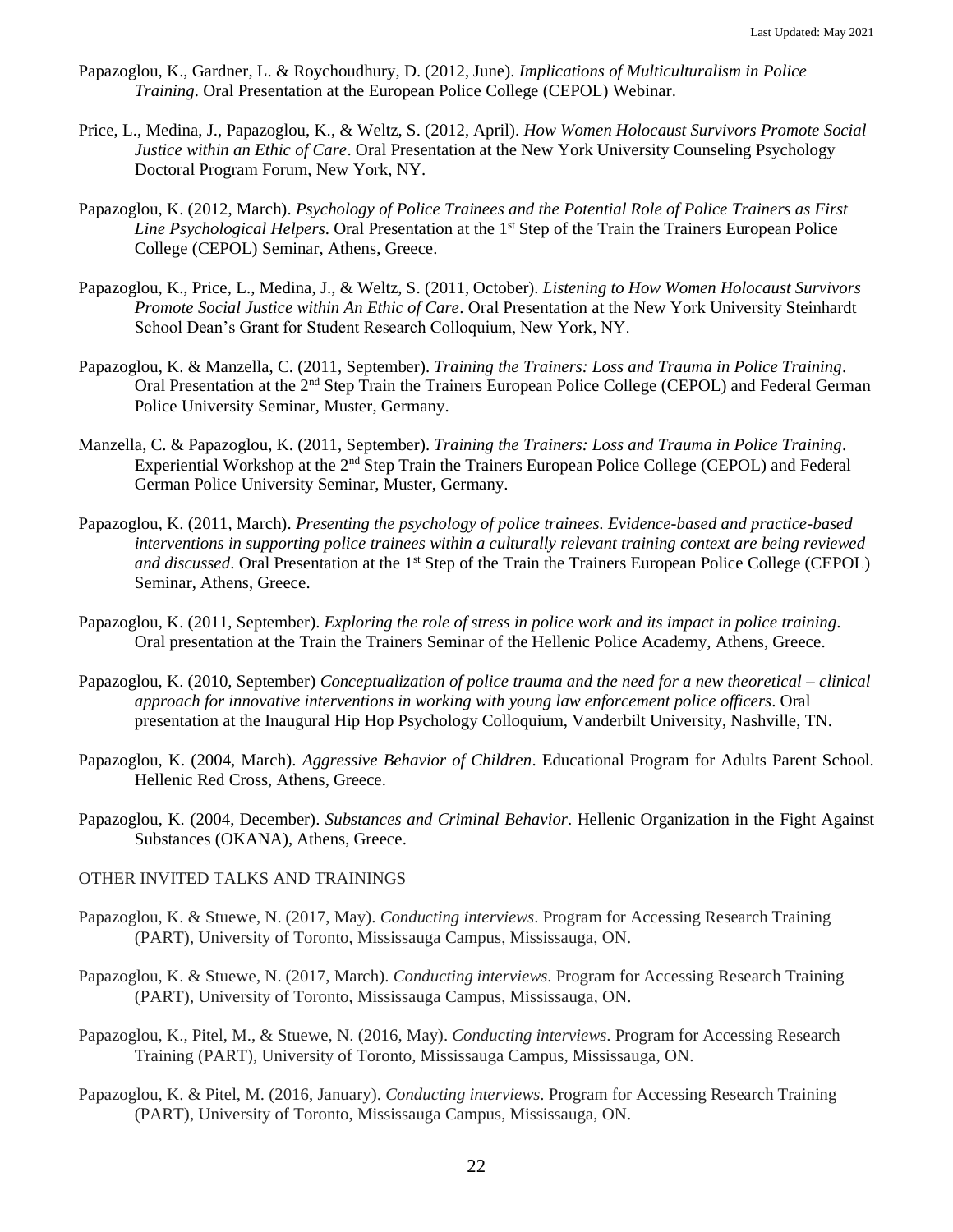- Papazoglou, K. & Pitel, M. (2014, November). *Conducting interviews*. Program for Accessing Research Training (PART), University of Toronto, Mississauga Campus, Mississauga, ON.
- Andersen, J.P. & Papazoglou, K. (2013, November). *Conducting interviews*. Program for Accessing Research Training (PART), University of Toronto, Mississauga Campus, Mississauga, ON.

## REPORTS TO GOVERNMENT AGENCIES

- Papazoglou, K. & Andersen, J.P. (2015, January). *Personal profiles about physiological and psychological reactivity of provincial police special forces over the course of their intense training*. Report prepared for and submitted to the Provincial Police Special Forces Unit of Finland.
- Andersen, J.P. & Papazoglou, K. (2014, December). *Personal profiles about physiological and psychological reactivity of federal police special forces over the course of their intense training*. Report prepared for and submitted to the Federal Police Special Forces Unit of Finland.
- Andersen, J.P. & Papazoglou, K. (2014, September). *Personal profiles about physiological and psychological reactivity of metropolitan police special forces over the course of their intense training as well as real life situations*. Report prepared for and submitted to the Emergency Task Force of the Toronto Metropolitan Police Service.
- Papazoglou, K. & Andersen, J.P. (2014, March). *Personal profiles about physiological and psychological reactivity of provincial police special forces over the course of their intense training*. Report prepared for and submitted to the Police University College of Finland.
- Andersen, J.P. & Papazoglou, K. (2014, August). *Surveying police officers' attitudes about trauma education and health*. Report prepared for and submitted to the Police University College of Finland.

# TEACHING EXPERIENCE - COURSE INSTRUCTOR

Toronto Police Service, Emergency Task Force (SWAT) Unit Course Instructor, Crisis Negotiation Refresher Course, Summer 2020

University of Toronto at Mississauga Campus Course Instructor, Health Psychology, Summer 2016

## TEACHING EXPERIENCE - GUEST LECTURER

University of Toronto at Mississauga Campus Guest Lecturer, Forensic Psychology, Fall 2016

University of Toronto at Mississauga Campus Guest Lecturer, Forensic Psychology, Fall 2015

University of Toronto at Mississauga Campus Guest Lecturer, Forensic Psychology, Spring 2015

University of Toronto Guest Lecturer, Psychology & Law – Section 1&2, Spring 2015

University of Toronto at Mississauga Campus Guest Lecturer, Forensic Psychology, Fall 2014

University of Toronto Guest Lecturer, Psychology & Law – Section 1&2, Spring 2014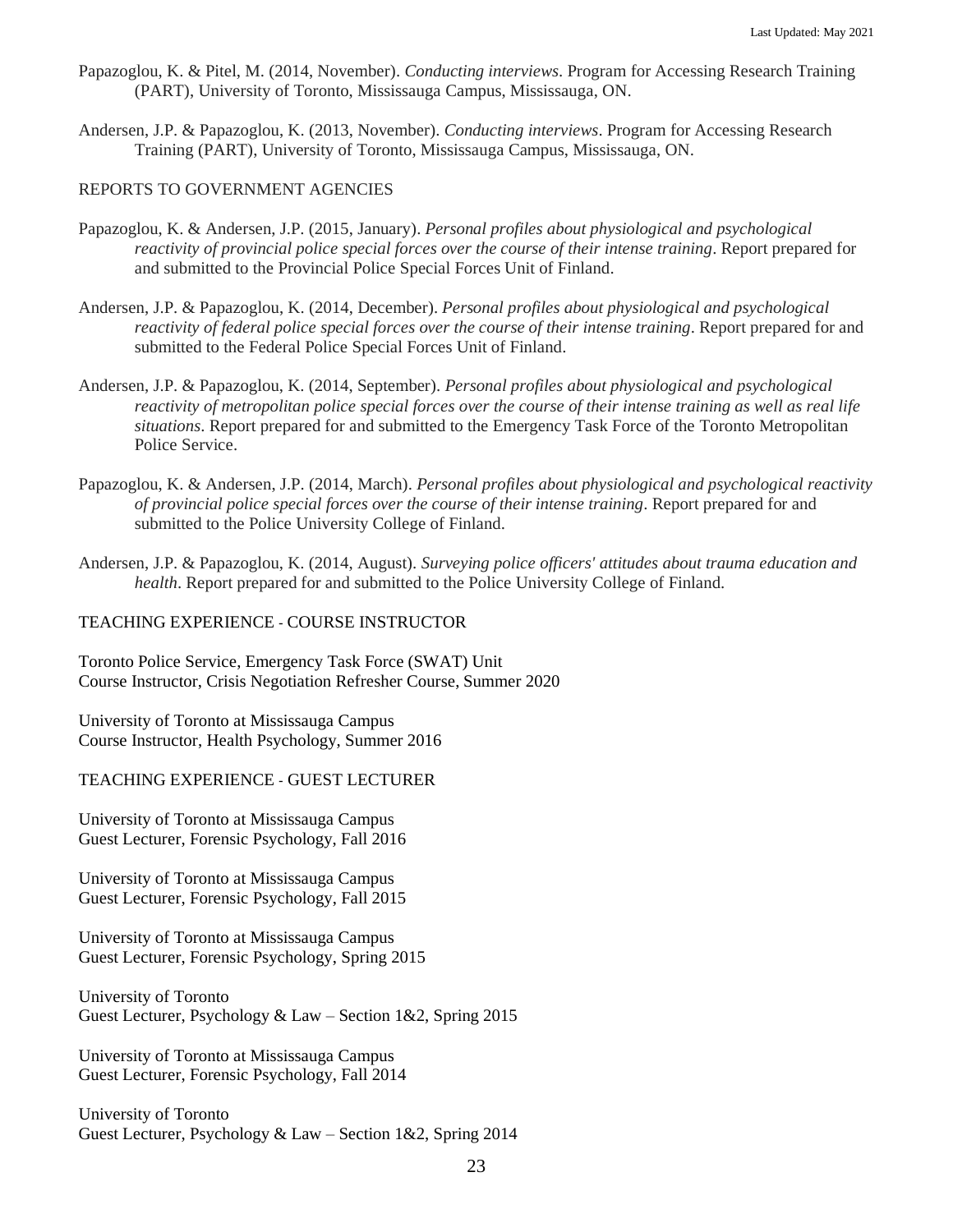University of Toronto at Mississauga Campus Guest Lecturer, Abnormal Psychology, Fall 2013

University of Toronto at Mississauga Campus Guest Lecturer, Forensic Psychology, Fall 2013

University of Toronto at Mississauga Campus Guest Lecturer, Theories of Psychotherapy, Fall 2013

University of Toronto Guest Lecturer, Psychology & Law, Fall 2013

Columbia University of New York Guest Lecturer (with Christiane Manzella, PhD), School of Social Work, Spring 2013

# PROFESSIONAL AFFILIATIONS

Academy of Criminal Justice Sciences, Lifetime Member (2010-present) American Psychological Association, Division 18, Psychologists in Public Service, Student Member (2010-present) American Psychological Association, Division 42, American Psychology and Law, Student Member (2013) American Psychological Association, Division 44, Study of LGBT Issues, Student Member (2013) American Psychological Association, Division 56, Trauma Psychology, Student Member (2010-present) American Psychosomatic Society, Associate Member (2013) Canadian Psychological Association, Member (2013) Hudson Union Society, Basic Member (2010-present) International Society for Traumatic Stress Studies, Student Member (2009-2011) International Association of Chiefs of Police, Member (2015-present) Leventis Foundation Scholars Association, Member (2012-present) New York University Alumni Torch Club, Member (2010-present) Onassis Foundation Scholars Association, Member (2008-present) Pan-Hellenic Psychological Association, Professional Member (2006-2012) Princeton Club of New York, Member (2010-2014) Royal Society of Medicine, Young Fellow (2017-2018) Yale Postdoctoral Association, Member (2019-present)

# EDITOR IN SCHOLARLY JOURNALS

*Frontiers in Psychology, Clinical Settings Section, Associate Editor Frontiers in Psychology, Clinical Settings & Organizational Psychology Sections, Guest Associate Editor SAGE Open – Psychology, Guest Editor*

# AD HOC REVIEWER IN SCHOLARLY JOURNALS

*American Journal of Psychotherapy Canadian Journal of Counselling & Psychotherapy Criminal Justice Review Frontiers in Psychiatry Frontiers in Psychology Journal of Community Safety and Well-Being International Journal of Criminal Justice Review International Journal of Emergency Mental Health International Journal of Environmental Research & Public Health International Journal of Stress Management Journal of the American Psychiatric Nurses Association*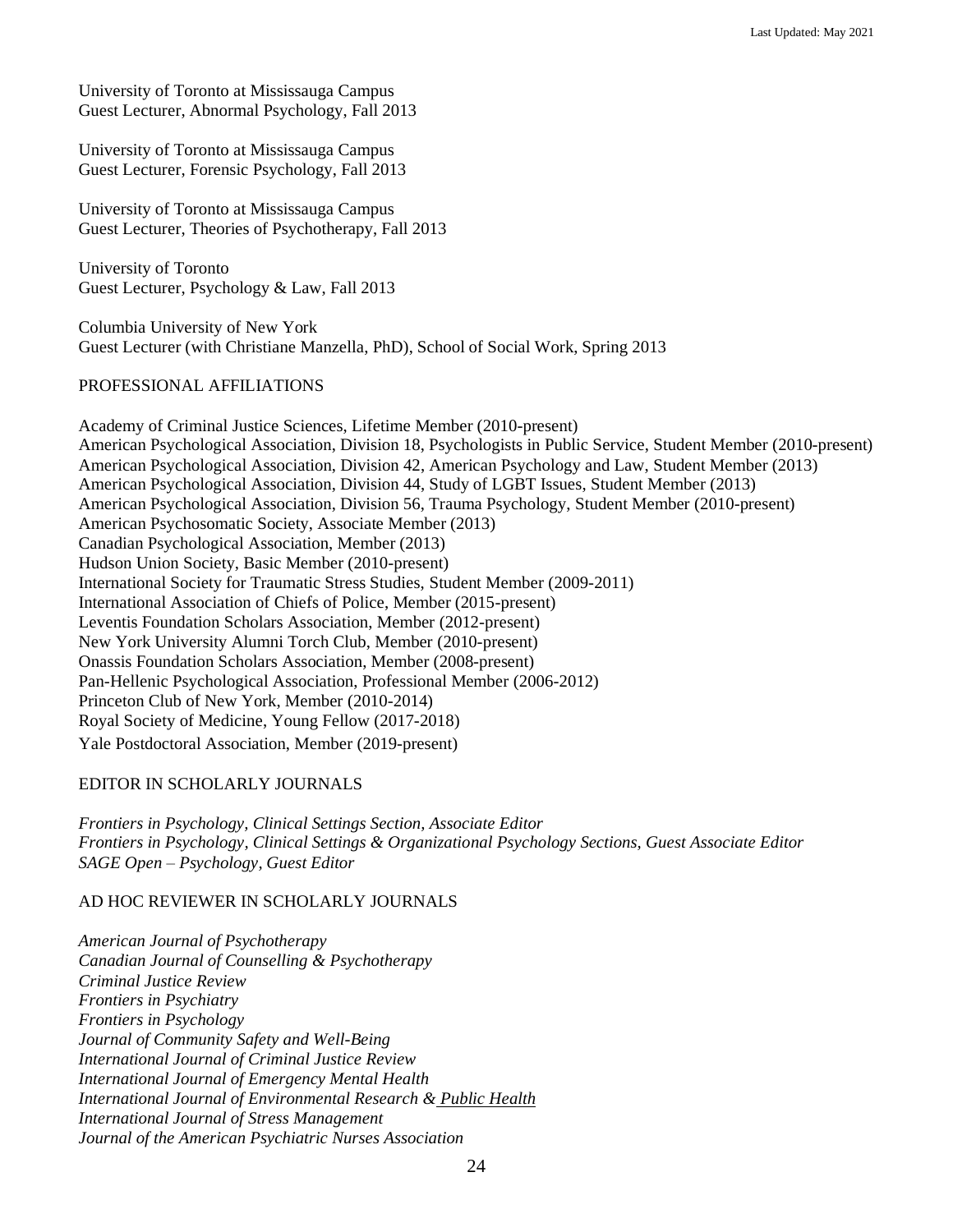*Journal of Clinical Medicine Journal of Military, Veteran, & Family Health Journal of Occupational Health Psychology Journal of Open Innovations Journal of Police and Criminal Psychology Medicina Military Psychology Mindfulness PLOS One Police Practice and Research: An International Journal Psychological Services Psychological Trauma: Theory, Research, Practice, and Policy SAGE Open - Psychology*

# GRANT REVIEWER

National Science Foundation (NSF) – Law & Social Sciences Program National Institute of Justice (NIJ) – Safety, Health, & Wellness in Criminal Justice System

# COLLABORATION WITH LAW ENFORCEMENT AGENCIES

Asheville Police Department, Asheville, NC Cleveland Police Department European Police College (CEPOL) Federal Police University of Germany Hellenic National Police Jacksonville, Florida Sheriffs Office Kentucky State Police Academy National Police of Finland National Police of Finland – Provincial and Federal Special Forces New Haven Police Department, New Haven, CT Peel Regional Police – Police Cadets in Ontario, Canada Police Training Institute of the State of Illinois Police University College of Finland Toronto Police Service – Emergency Task Force (ETF) Tucson Police Department, Tucson, AZ

# COMMITEES AND HONORARY POSITIONS

International Exchange Alumni Network, *US Bureau of Educational and Cultural Affairs* (June 2020).

Student Representative, *American Psychological Association, Psychologists in Public Service - Division 18, Police and Public Safety Section* (August 2016-November 2017).

Research Advisory Team Member, *Badge of Life Canada* (March 2016-present).

Selected Judge of Student Research Showcase, *Sigma Xi Scientific Research Society* (March 2015).

Selected Judge of Student Research Showcase, *Sigma Xi Scientific Research Society* (March 2014).

Coordinator, *Health and Abnormal Psychology Research Interest Group, University of Toronto* (November 2013 present).

University of Toronto Campus Representative, *American Psychological Association, Psychologists in Public Service - Division 18* (March 2013-August 2016).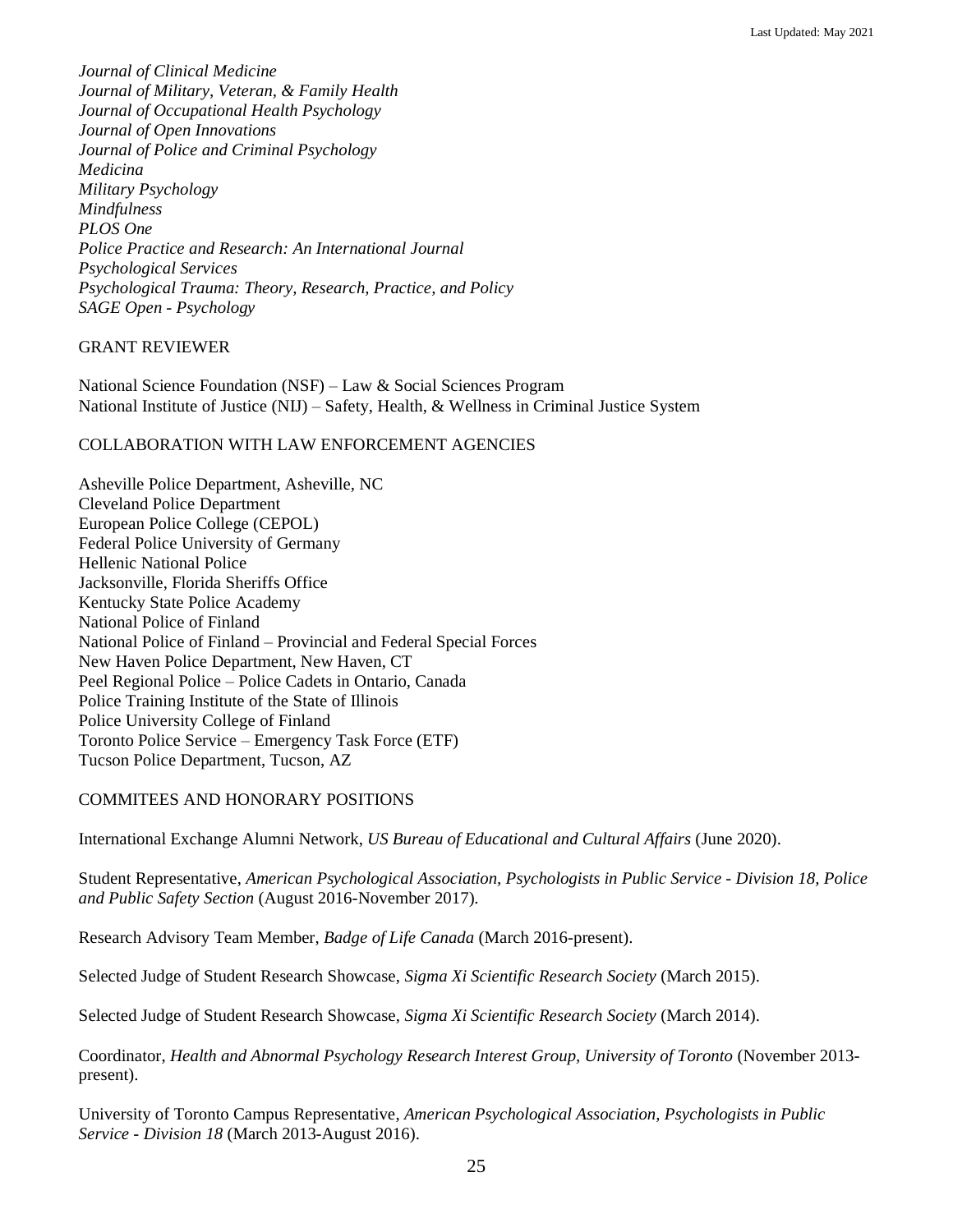Selected Judge of Student Research Showcase, *Sigma Xi Scientific Research Society* (March 2013).

Student Member of International Committee, *American Psychological Association, Trauma - Division 5*6 (May 2012-present).

Moderator, *European Medical and Psychology Experts N*etwork, *European Police College* (May 2012-present).

Member, *European Police College (CEPOL), Electronic Network Working Group* (May 2006-February 2008).

National Coordinator, *European Police College (CEPOL), AGIS Exchange Program* (May 2006 – May 2007).

MEDIA COVERAGE & ORGANIZATIONS WEBSITE

Making Science Accessible to First Responders, *Command Post Podcast Series, February 2020.*

The Power of POWER, *International Police Association Newsletter, January 2020*.

Discover the Power of POWER in Police Work, *American Security Today Magazine, 2019, Volume 39.*

Listening to Their Voices of Bravery and Heroism, *International Police Association Newsletter, February 2017*.

Listening to Their Voices of Bravery and Heroism: Police Heroes Live among Us – What Happens in Their Inner World, *NantiaReport, December 2016*.

Listening to Their Voices of Bravery and Heroism, *Blue Line Magazine, December 2016*.

Exploring the Aftermath, *Blue Line Magazine, December 2016*.

Changing Lives Through APF, APA Grant Fosters Study of Police Resiliency, *American Psychological Association, Monitor in Psychology, November, 2016.*

Listening to Their Voices of Bravery and Heroism, *Law Enforcement Today, October 2016.*

UofT Mississauga's Konstantinos Papazoglou Wins Two Awards at APA Convention, *University of Toronto, The Bulletin: News for UofT Staff & Faculty, September 2016.*

Scholarly Accolades – and Make it Double, *University of Toronto Mississauga News, August 2016.*

PhD Candidate Konstantinos Papazoglou was awarded the American Psychological Foundation Harry and Miriam Levinson Scholarship Award for Doctoral Research, *University of Toronto at Mississauga Campus "Surge" Newsletter, Summer 2016.*

American Psychological Foundation: Congratulations to Our Scholarship Winners, *APA Monitor on Psychology, June 2016, 47(6), p. 64.*

Research Partners, *Badge of Life Canada Newsletter, Spring 2016*.

Research and Development, *Police University College of Finland, November 2015*.